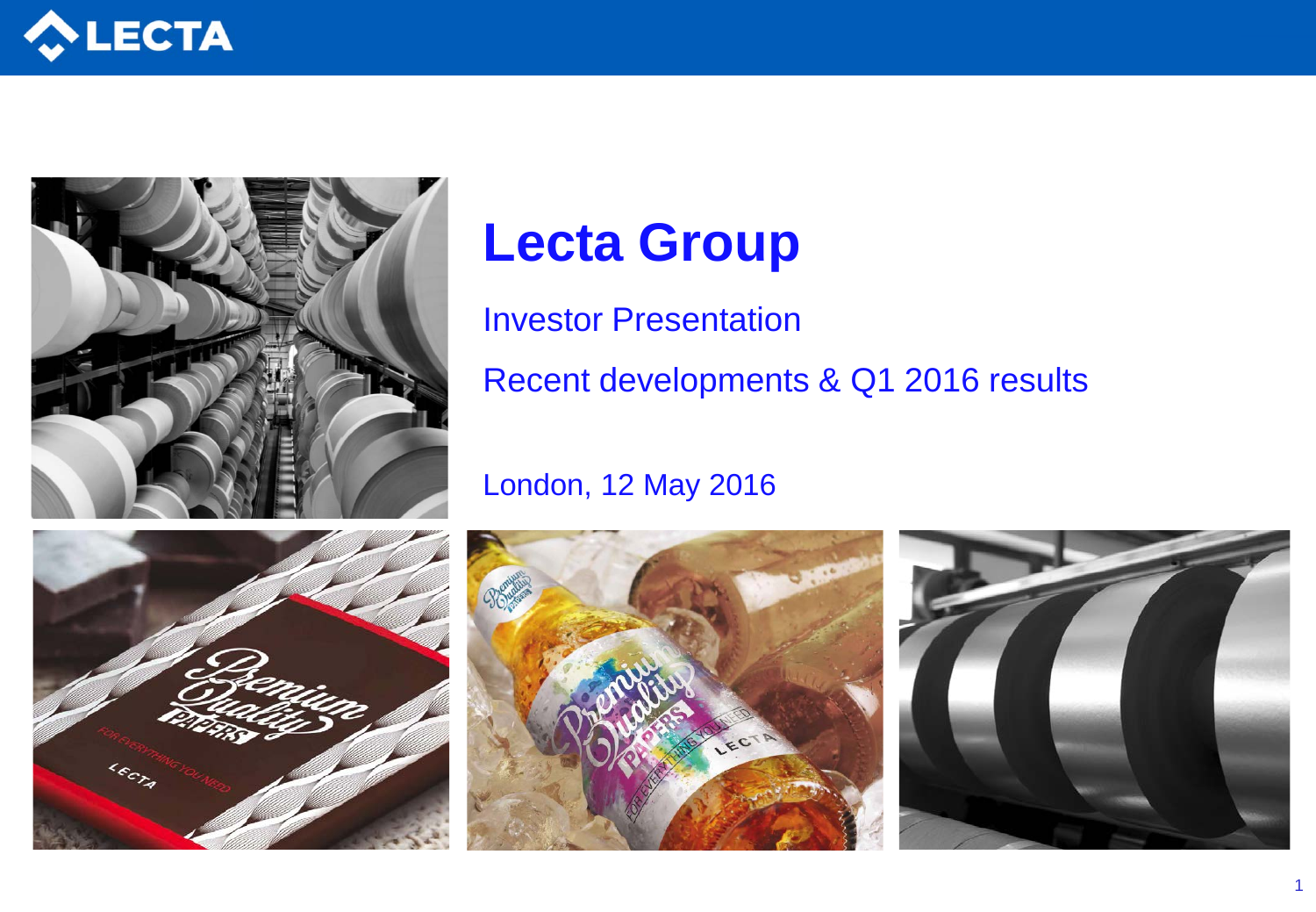

### **Disclaimer**

By reading or attending the presentation that follows, you agree to be bound by the following limitations.

This presentation has been prepared by Lecta S.A. and its subsidiaries (the "Company" or "We") solely for informational purposes and does not constitute, and should not be construed as, an offer to sell or issue securities or otherwise constitute an invitation or inducement to any person to purchase, underwrite, subscribe to or otherwise acquire securities in the Company. For the purposes of this disclaimer, the presentation that follows shall mean and include the slides that follow, the oral presentation of the slides by the Company or any person on its behalf, any question-and-answer session that follows the oral presentation, hard copies of this document and any materials distributed in connection with the presentation. By attending the meeting at which the presentation is made, dialling into the teleconference during which the presentation is made or reading the presentation, you will be deemed to have agreed to all of the restrictions that apply with regard to the presentation and acknowledged that you understand the legal regulatory sanctions attached to the misuse, disclosure or improper circulation of the presentation.

The Company has included non-IFRS financial measures in this presentation. These measurements may not be comparable to those of other companies. Reference to these non-IFRS financial measures should be considered in addition to IFRS financial measures, but should not be considered a substitute for results that are presented in accordance with IFRS.

The information contained in this presentation has not been subject to any independent audit or review. A significant portion of the information contained in this presentation, including all market data and trend information, is based on estimates or expectations of the Company, and there can be no assurance that these estimates or expectations are or will prove to be accurate. Our internal estimates have not been verified by an external expert, and we cannot guarantee that a third party using different methods to assemble, analyse or compute market information and data would obtain or generate the same results. We have not verified the accuracy of such information, data or predictions contained in this presentation that were taken or derived from industry publications, public documents of our competitors or other external sources. Further, our competitors may define our and their markets differently than we do. In addition, past performance of the Company is not indicative of future performance. The future performance of the Company will depend on numerous factors, which are subject to uncertainty, including factors which may be unknown on the date hereof.

Each attendee or recipient acknowledges that neither it nor the Company intends that the Company act or be responsible as a fiduciary to such attendee or recipient, its management, stockholders, creditors or any other person. By accepting and providing this document, each attendee or recipient and the Company, respectively, expressly disclaims any fiduciary relationship and agrees that each attendee or recipient is responsible for making its own independent judgment with respect to the Company and any other matters regarding this document.

Certain statements contained in this presentation that are not statements of historical fact, including, without limitation, any statements preceded by, followed by or including the words "targets," "believes," "expects," "aims," "intends," "may," "anticipates," "would," "could" or similar expressions or the negative thereof, constitute forward-looking statements, notwithstanding that such statements are not specifically identified. Examples of forward-looking statements include, but are not limited to: (i) statements about future financial and operating results; (ii) statements of strategic objectives, business prospects, future financial condition, budgets, projected levels of production, projected costs and projected levels of revenues and profits of the Company or its management or boards of directors; (iii) statements of future economic performance; and (iv) statements of assumptions underlying such statements.

to any forward-looking statement to reflect events or circumstances after the date on which such statement is made, or to reflect the occurrence of unanticipated events.  $\frac{1}{2}$ Forward-looking statements are not guarantees of future performance and involve certain risks, uncertainties and assumptions which are difficult to predict and outside of the control of the Company. Therefore, actual outcomes and results may differ materially from what is expressed or forecasted in such forward-looking statements. We have based these assumptions on information currently available to us, if any one or more of these assumptions turn out to be incorrect, actual market results may differ from those predicted. While we do not know what impact any such differences may have on our business, if there are such differences, our future results of operations and financial condition, could be materially adversely affected. You should not place undue reliance on these forward-looking statements. Forward-looking statements speak only as of the date on which such statements are made. The Company expressly disclaims any obligation or undertaking to disseminate any updates or revisions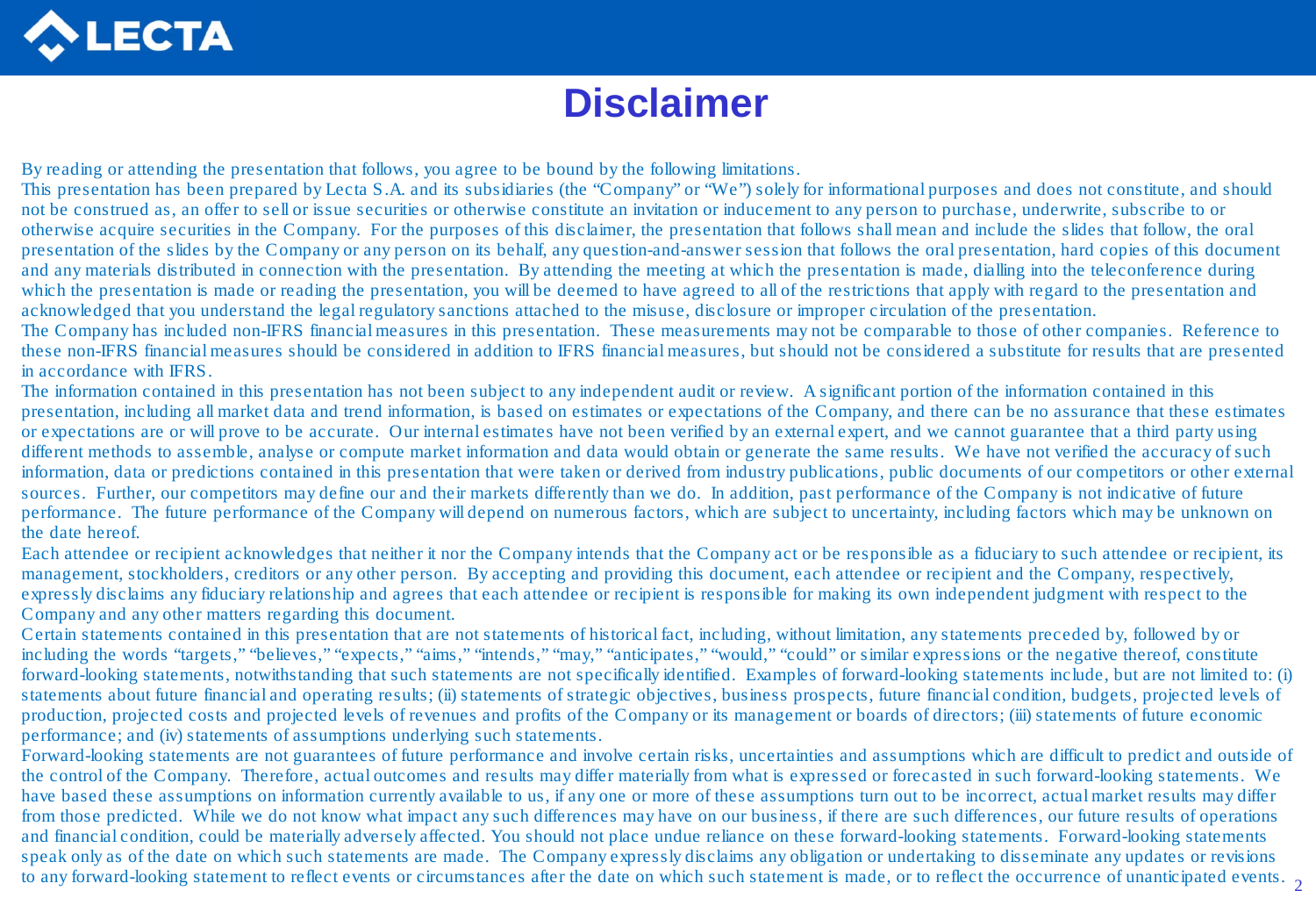

### **Content**

 **Lecta – An Update**

 **Key Lecta highlights**

 **Financial overview**

 **Conclusion**

 **Q&A**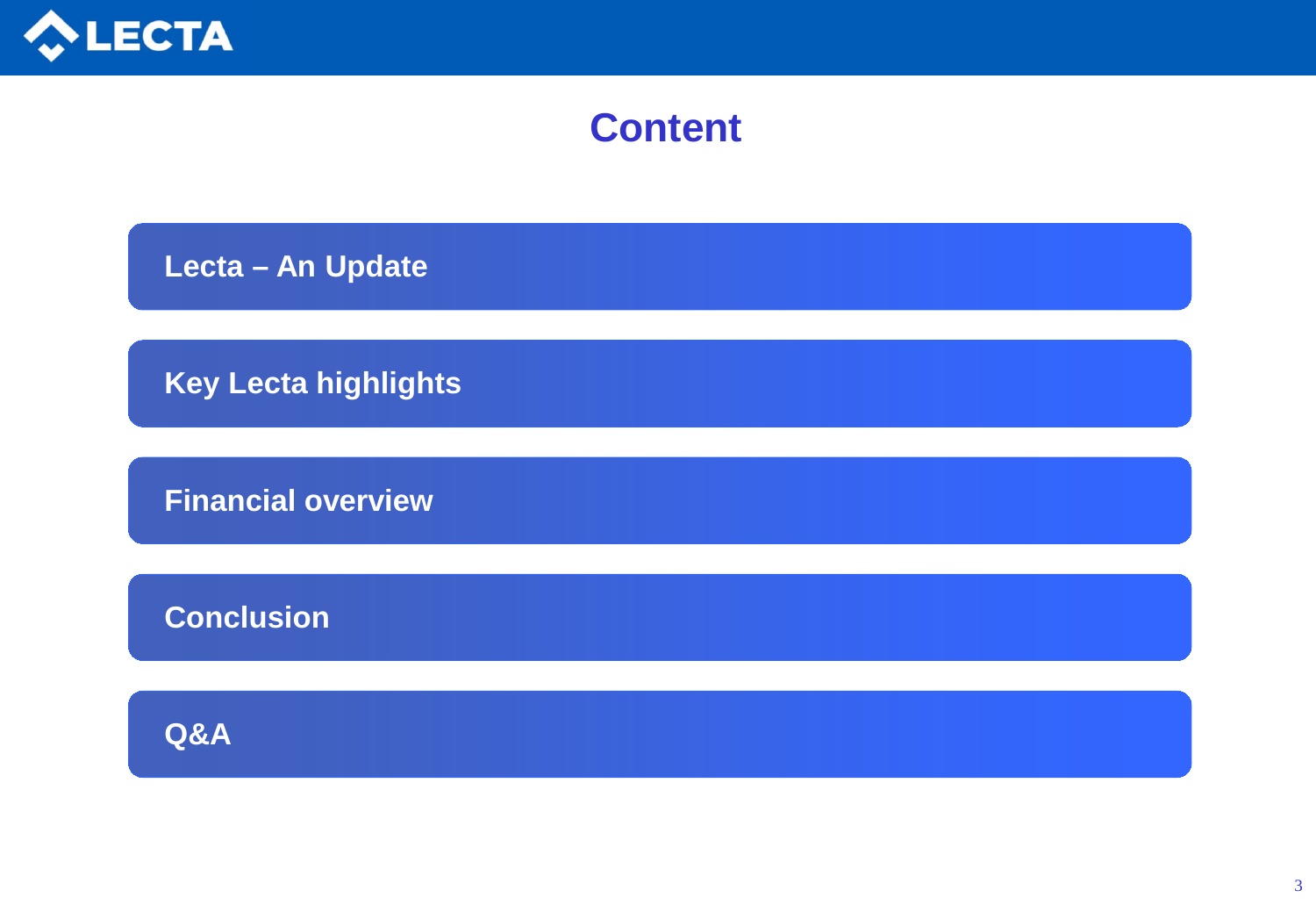

### **Content**

 **Lecta – An Update**

 **Key Lecta highlights**

 **Financial overview**

 **Conclusion**

 **Q&A**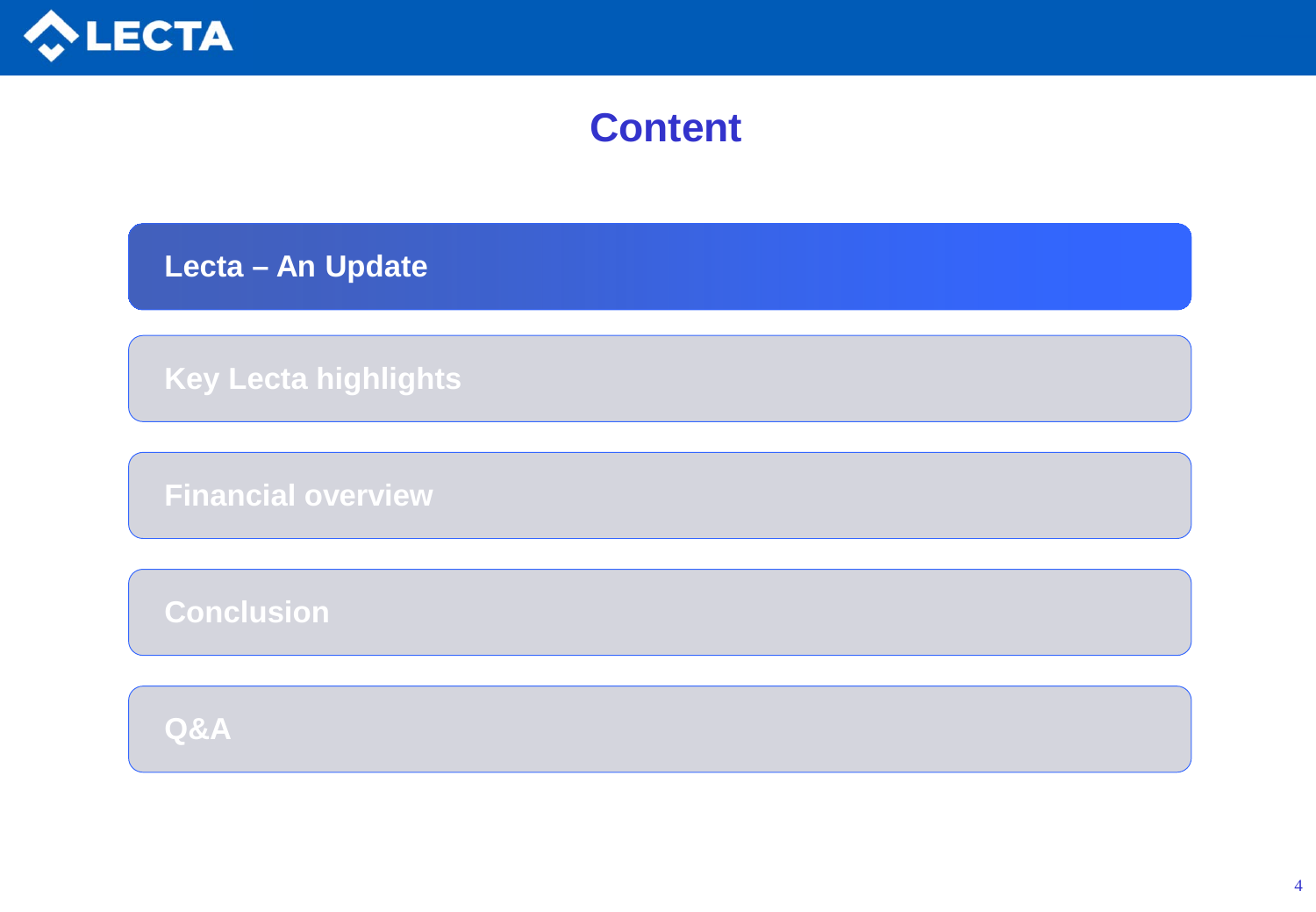

### **Evolving strategic direction**

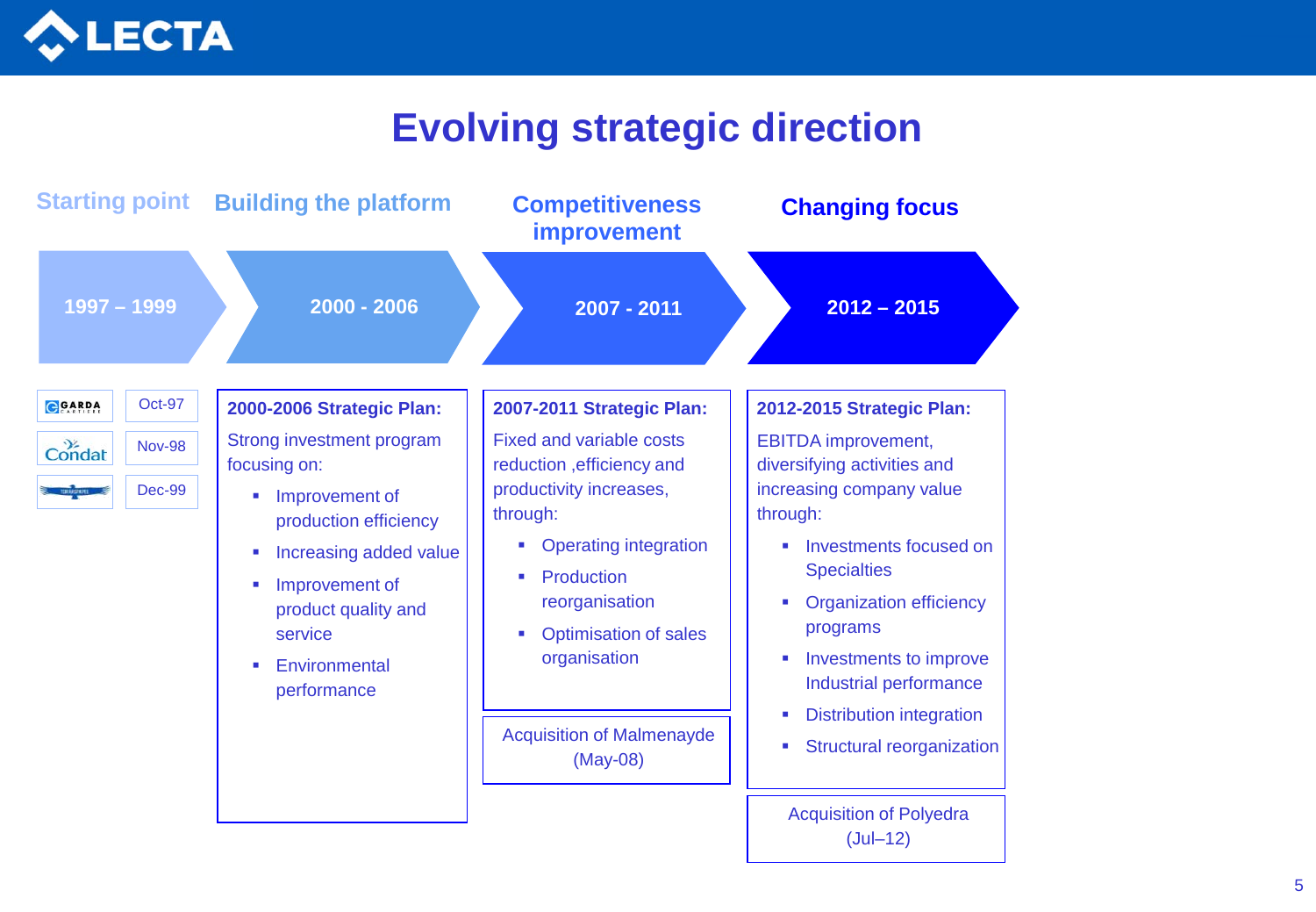

### **2013 EBITDA drop due to external factors before a recovery achieved thanks to improved product-mix, further integration in base paper, and organization efficiency programs**



The combination of a changed energy legislation in Spain and CWF margin erosion impacted negatively the EBITDA in 2013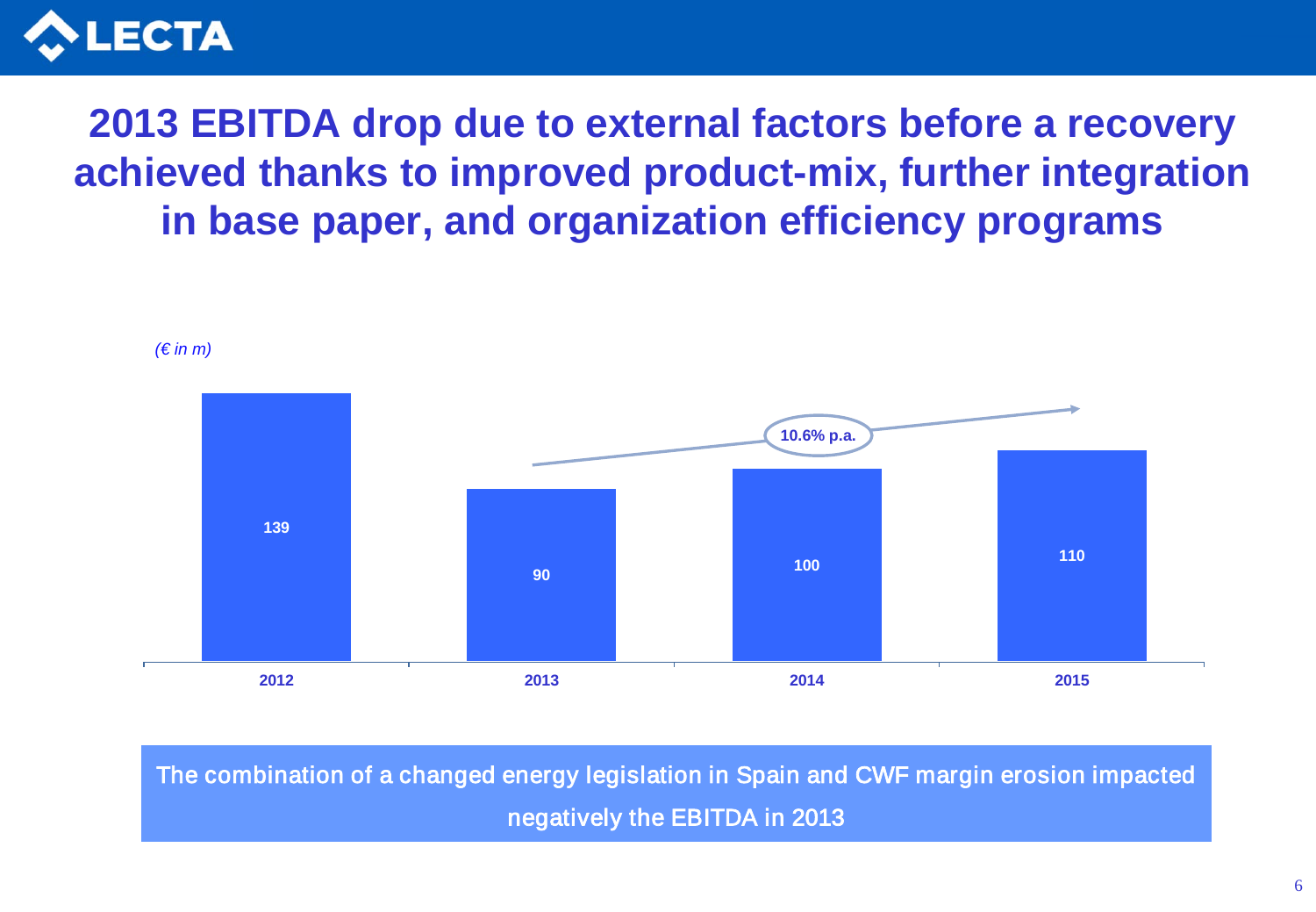

## **Changing focus 2012-2015**



**Organization efficiency programs launched in all areas**

 $\vert \sqrt{\vert}$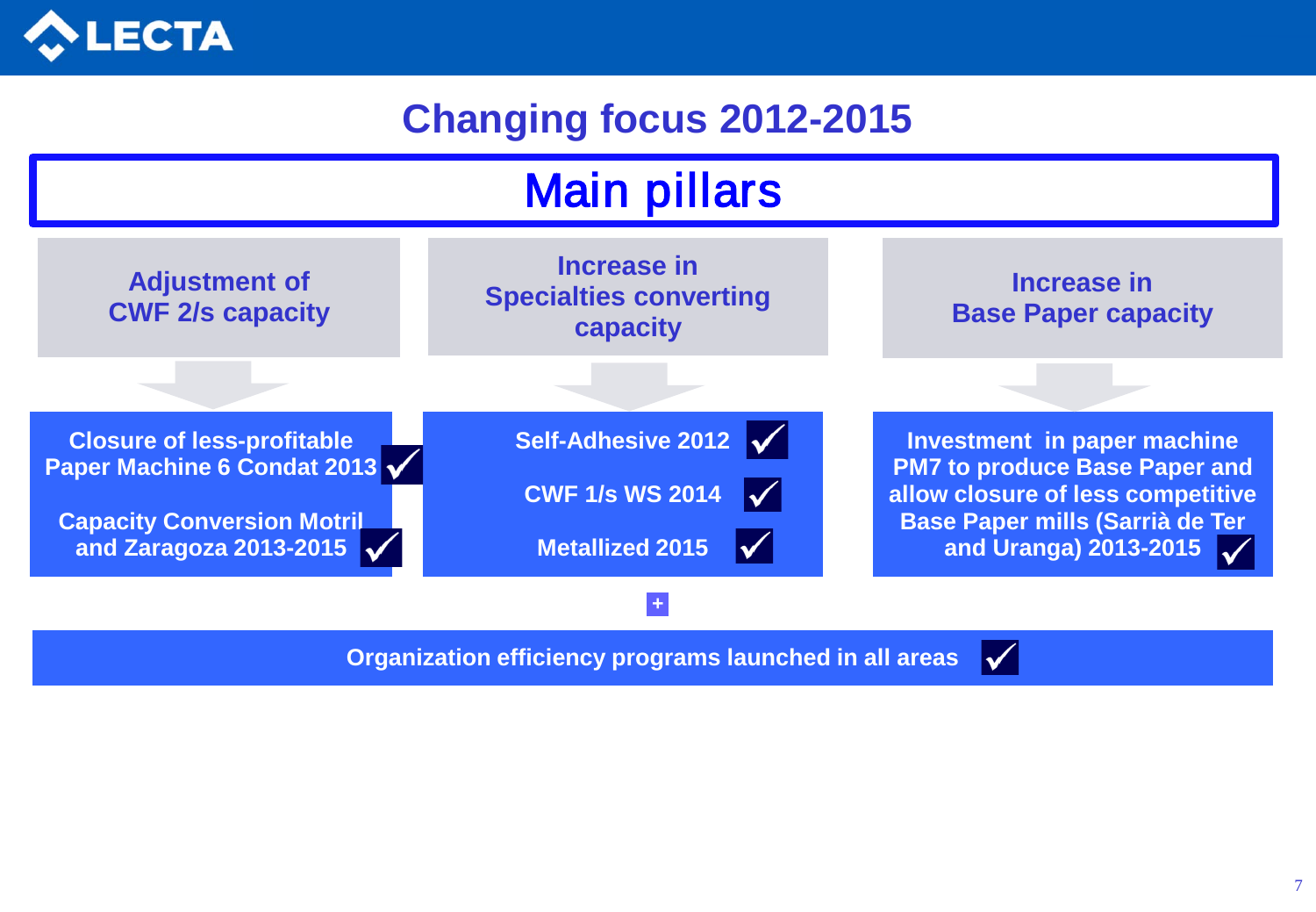

### **Changing focus 2012-2015**

#### **Implementation of Organization efficiency programs**

- − The Company initiated a cost saving program in 2012
- − Annual €44m fixed cost savings achieved at the end of 2015:
	- − Industrial restructuring focused on efficiency
	- − Closure and conversion of CWF 2/s capacity, more than 280kt since 2012
	- − Own distributors rationalization
- − Additional €15m fixed costs savings expected for the next three years

− Increase of Base Paper integration and concentrate production in fewer paper mills and more efficient paper machines

| (in kt)                 | 2013 | 2015 | 2016E |
|-------------------------|------|------|-------|
| Sarria de Ter           | 38   |      |       |
| Uranga                  | 24   |      |       |
| <b>Motril</b>           | 26   | 44   | 60    |
| Zaragoza                | 29   | 81   | 84    |
| <b>Total Base Paper</b> | 117  | 125  | 144   |

**Lecta production mix evolution in kt**



#### **Industrial efficiency Motril Mill transformation process**

- − New production mix reducing CWF 2/s dependency
- − Relevant number of sales of Specialty Coated 1/s and higher integration of Base paper.

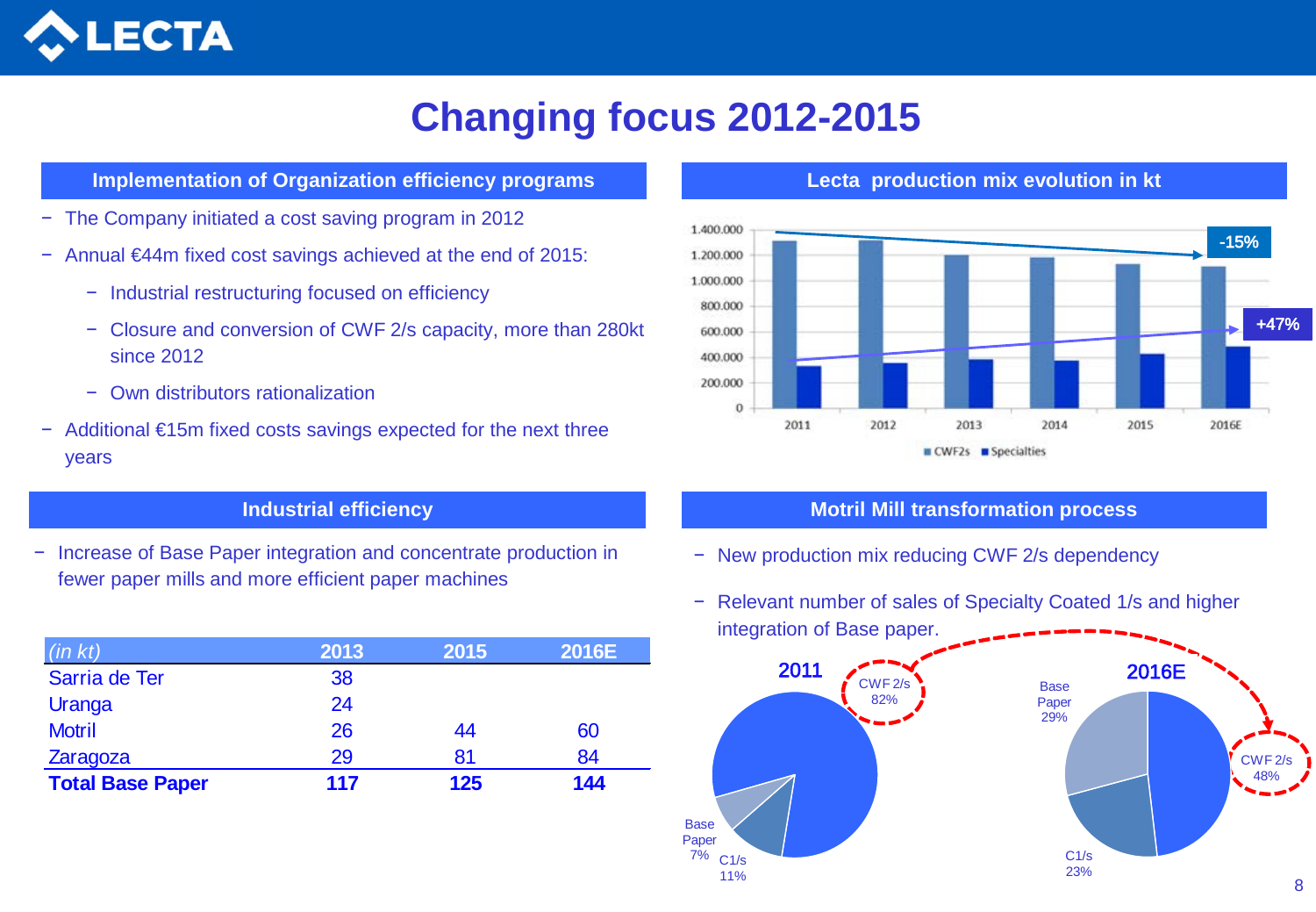

## **Changing focus 2012-2015**

### **Successful track record of cost reduction**

#### **Headcount reduction**



<sup>■</sup> Continuing operations ■ Acquisitions

**Highlights of competitiveness improvement strategy**

#### **Operational integration of Garda, Condat and Torraspapel**

- **Increased efficiency across the Group**
- **Strengthened relationships with customers**

#### **Significant production reorganisation**

- **Targeted headcount reductions**
- **Mill restructurings and closures**
- **Inter-changeability of production among mills**

#### **Renegotiation of social benefits**

- **Pension scheme cancellation in Spain and France**
- Variabilisation of salary in Italy

### **From 2006 -1,328 FTE employees and -1,659 FTE at constant scope**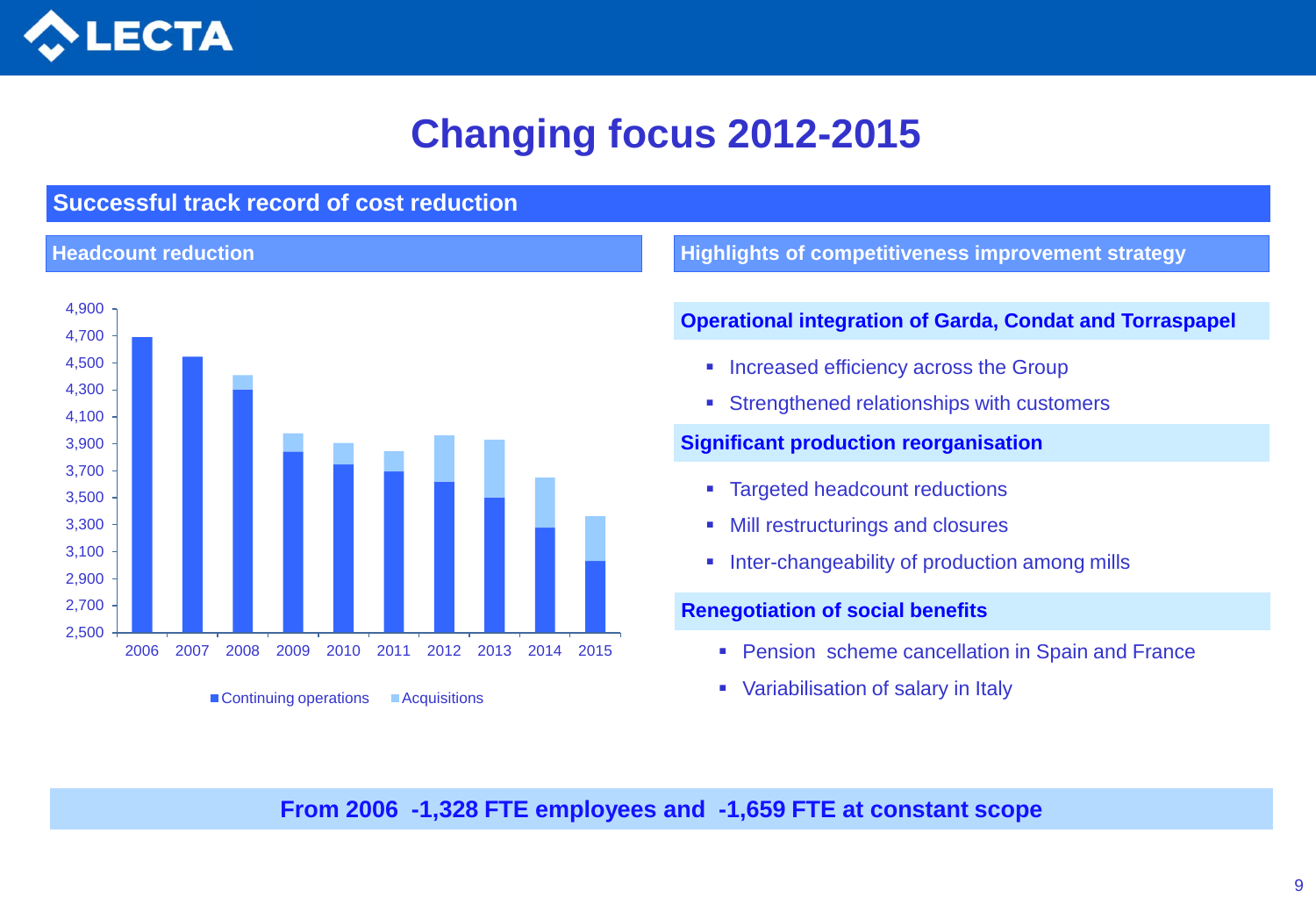

### **Evolving strategic direction**

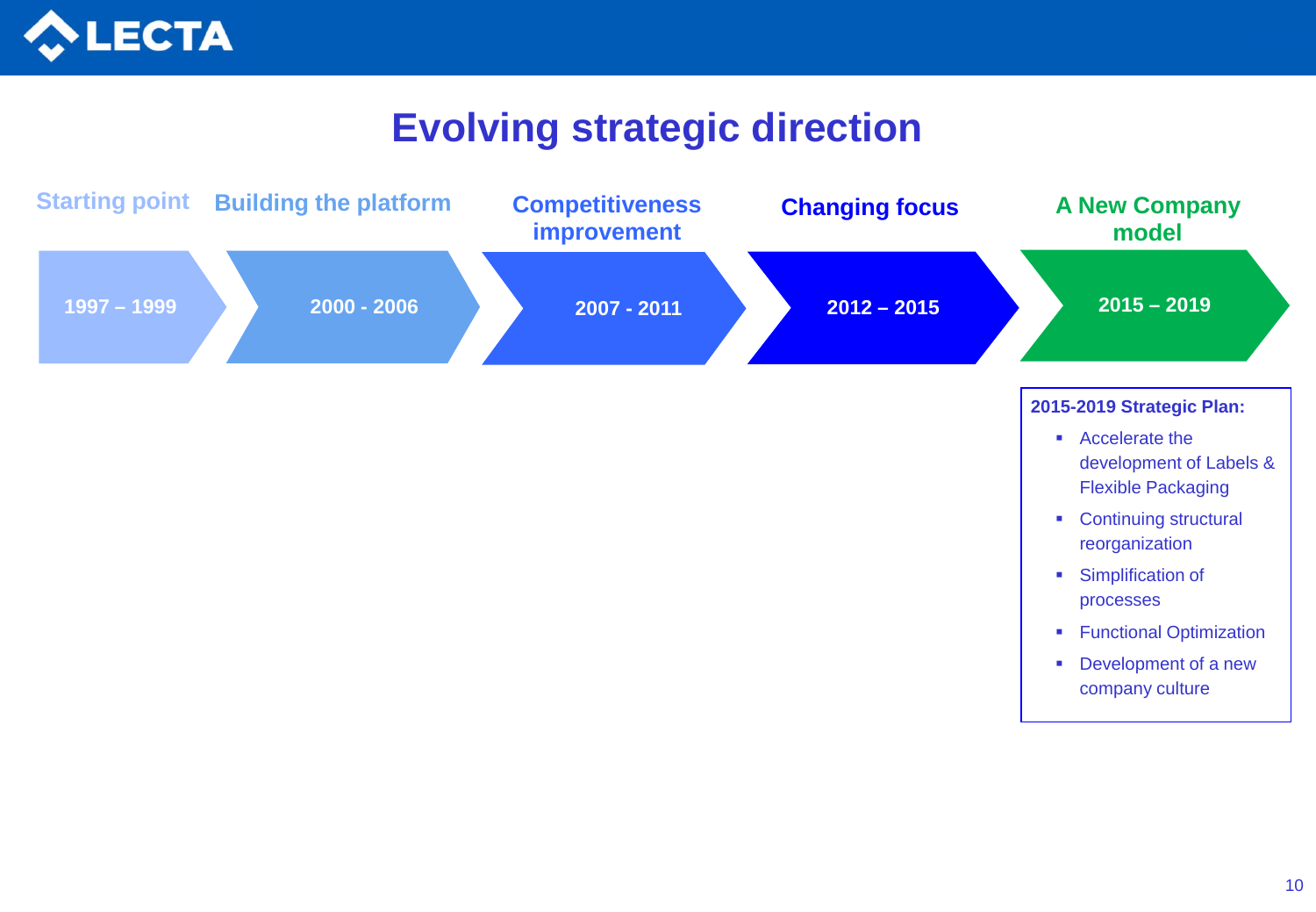

### **Lecta today: Overview**

#### **Company Description**

- − With its unique range of products, today, Lecta is one of the leading manufacturers and distributors of Specialty papers for labels and flexible packaging, premium coated paper for wide format advertising, high quality publishing and commercial printing, along with other high value-added paper product
- − Recognized as a premier supplier of paper solutions worldwide in over 130 countries
- − Integrated production system with an aggregated (Pulp, Base Paper, and Finished Goods) manufacturing capacity of 2m tonnes
- − Distribution business in Southern Europe with over 20,000 active customers
- − Key FY2015 highlights:
	- Total revenue of €1,491m
	- 1.56m tonnes of paper sold
	- 3,363 FTE employees

#### **2015 paper sales breakdown by country (in volume)**



#### **2015 paper sales breakdown by product line (in value)**

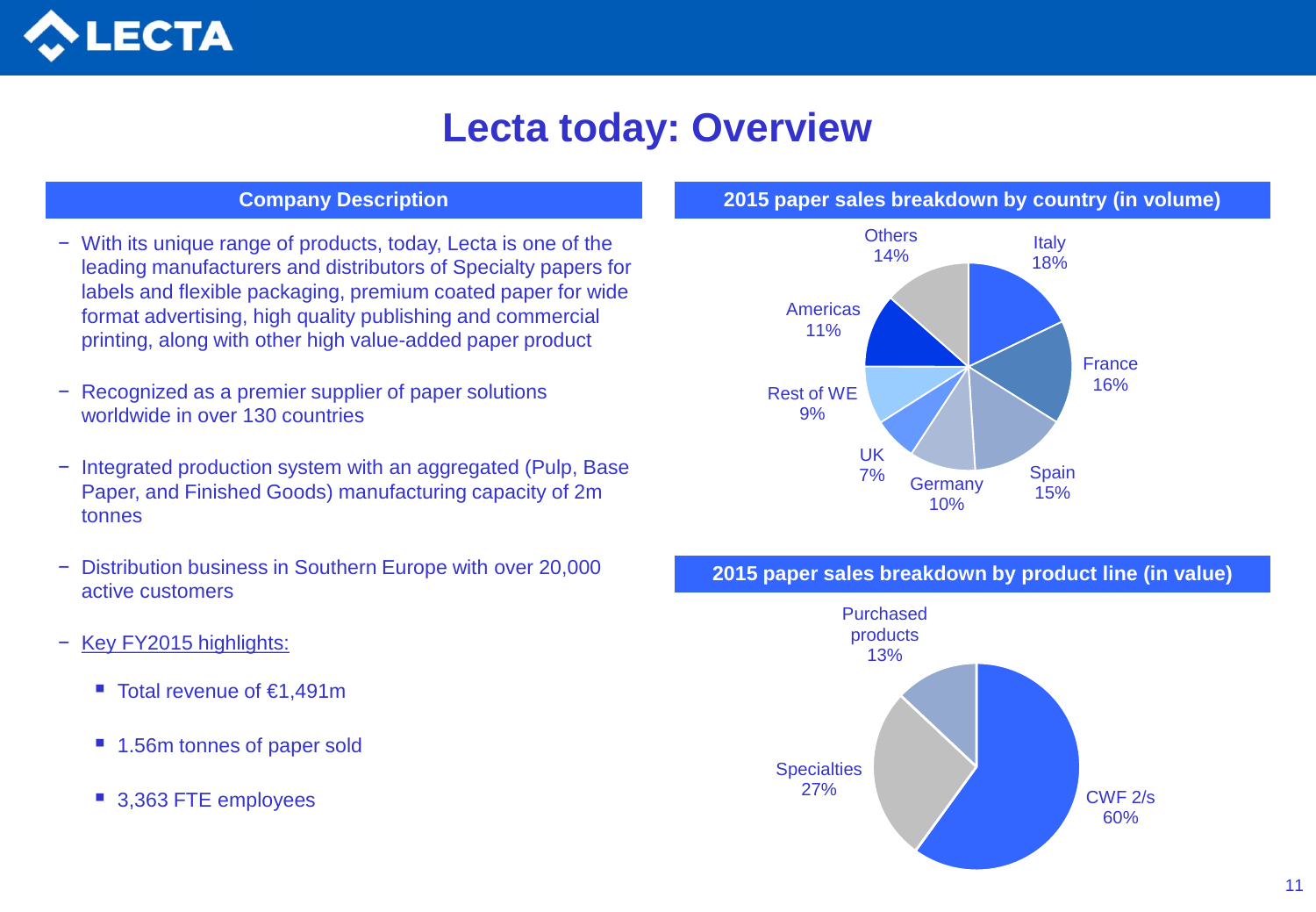

### **Product offering now reflecting our higher margin strategy**



**Strategic** focus

Shifting to a higher margin product-mix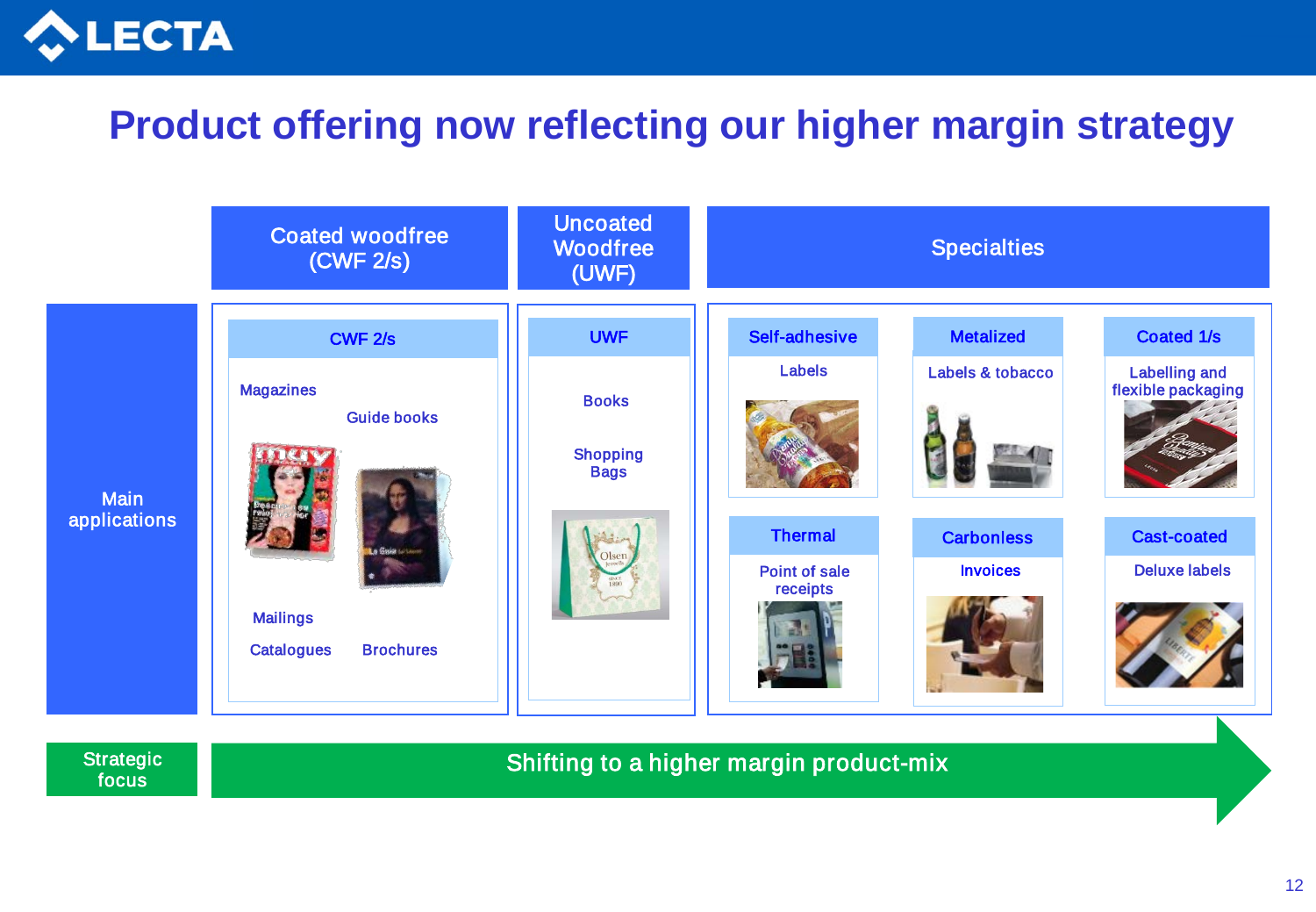

#### **Established leader in our key markets**

| <b>Rank</b>    | <b>Company</b>             | 2016E<br>capacity (kt) | <b>Share</b> |
|----------------|----------------------------|------------------------|--------------|
| 1              | Sappi                      | 1,765                  | 25%          |
| 2              | <b>UPM</b>                 | 1,280                  | 18%          |
| 3              | <b>Lecta</b>               | 1,133                  | 16%          |
| 4              | <b>Stora Enso</b>          | 1,105                  | 16%          |
| 5              | <b>Burgo</b>               | 850                    | 12%          |
| 6              | <b>Arctic Papers</b>       | 265                    | 4%           |
| $\overline{7}$ | Arjowiggins                | 260                    | 4%           |
| 8              | <b>Scheufelen</b>          | 140                    | 2%           |
| 9              | Fedrigoni                  | 120                    | 2%           |
| 10             | <b>Feldmuehle Uetersen</b> | 90                     | 1%           |
|                | <b>Western Europe</b>      | 7,008                  | 100%         |

### Established presence in targeted niche markets with growing footprint.

### Top Western European CWF 2/s producers<sup>(1)</sup> Top European producer in attractive specialty markets<sup>(2)</sup>

| <b>Specialty grade</b> | <b>Lecta position</b> | <b>Description</b> |
|------------------------|-----------------------|--------------------|
| Self-adhesive          | No <sub>6</sub>       | • Top $5 = 79\%$   |
| <b>Metallised</b>      | No <sub>3</sub>       | • Top $5 = 76\%$   |
| Coated 1/s             | No <sub>4</sub>       | • Top $5 = 51\%$   |
| <b>Thermal</b>         | No <sub>5</sub>       | • Top $5 = 89\%$   |
| <b>Carbonless</b>      | No <sub>4</sub>       | • Top $5 = 93%$    |
| <b>Cast coated</b>     | No <sub>2</sub>       | Top $5 = 95\%$     |

(1) Source: Company information (2) Company information; based on 2016E capacities

Market leadership maintained in domestic and main strategic CWF2/s markets

Lecta specialty sales growth +11% in 2015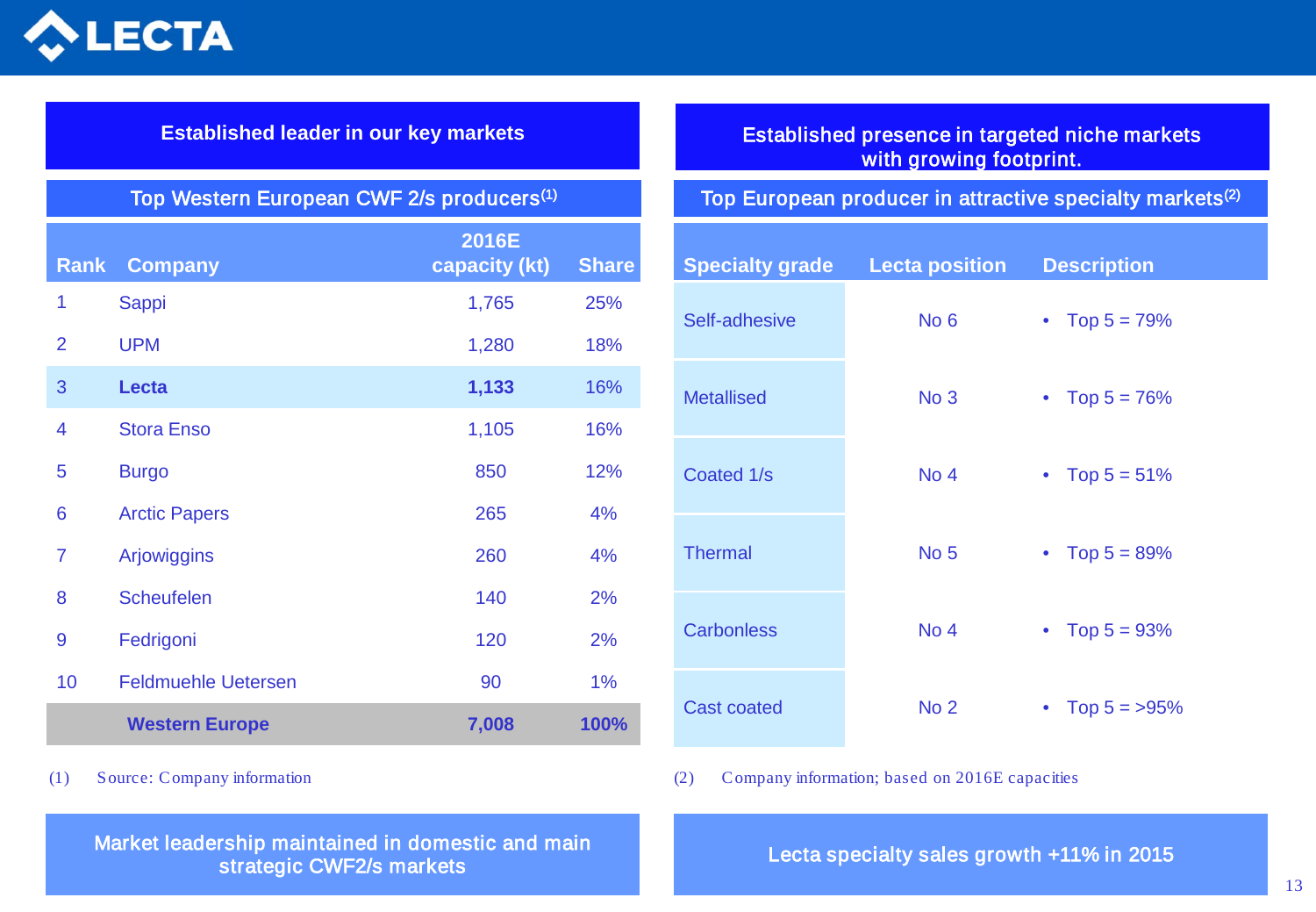

### **Content**

 **Lecta – An Update**

 **Key Lecta highlights**

 **Financial overview**

 **Conclusion**

 **Q&A**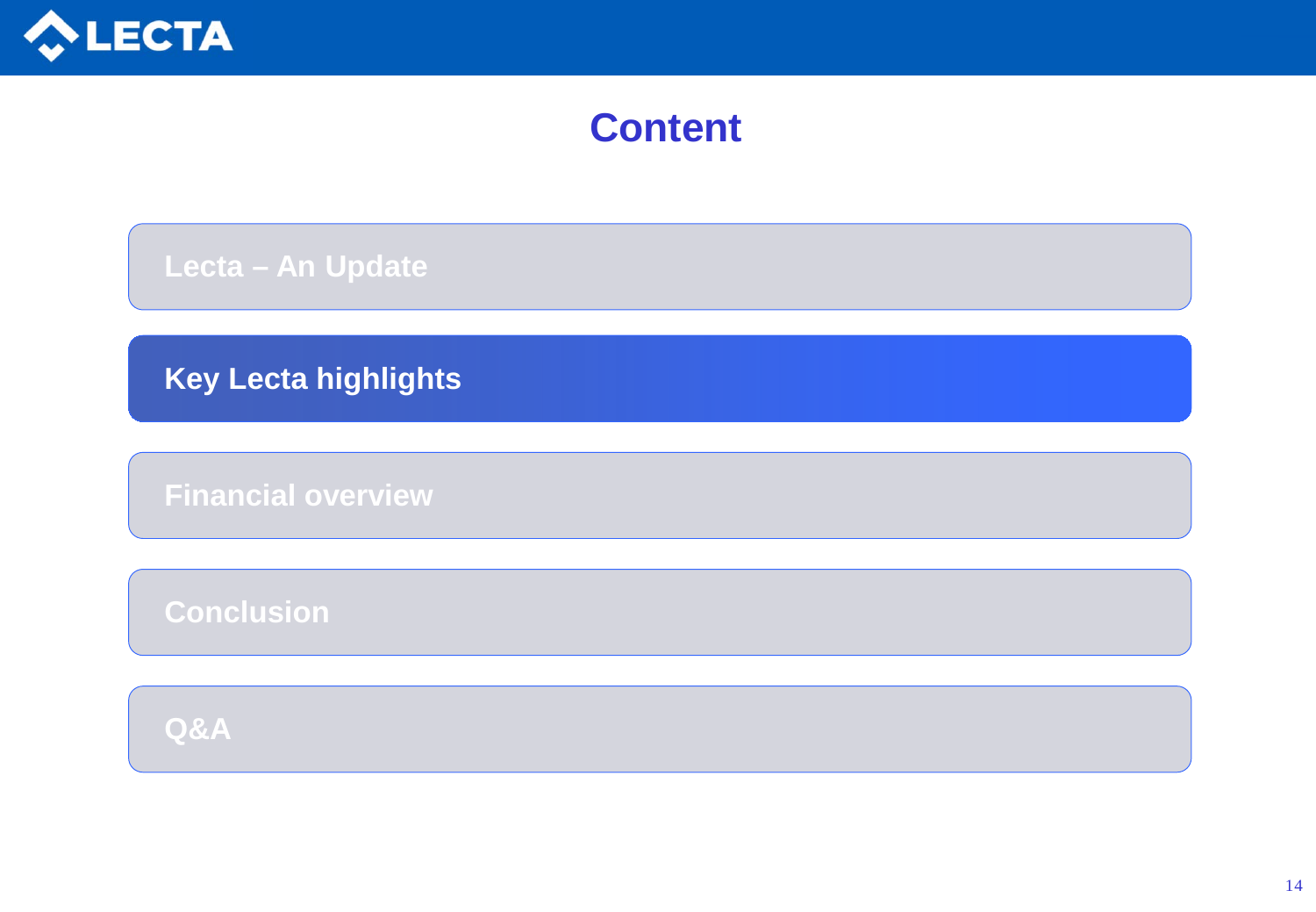

### **Key Lecta highlights**

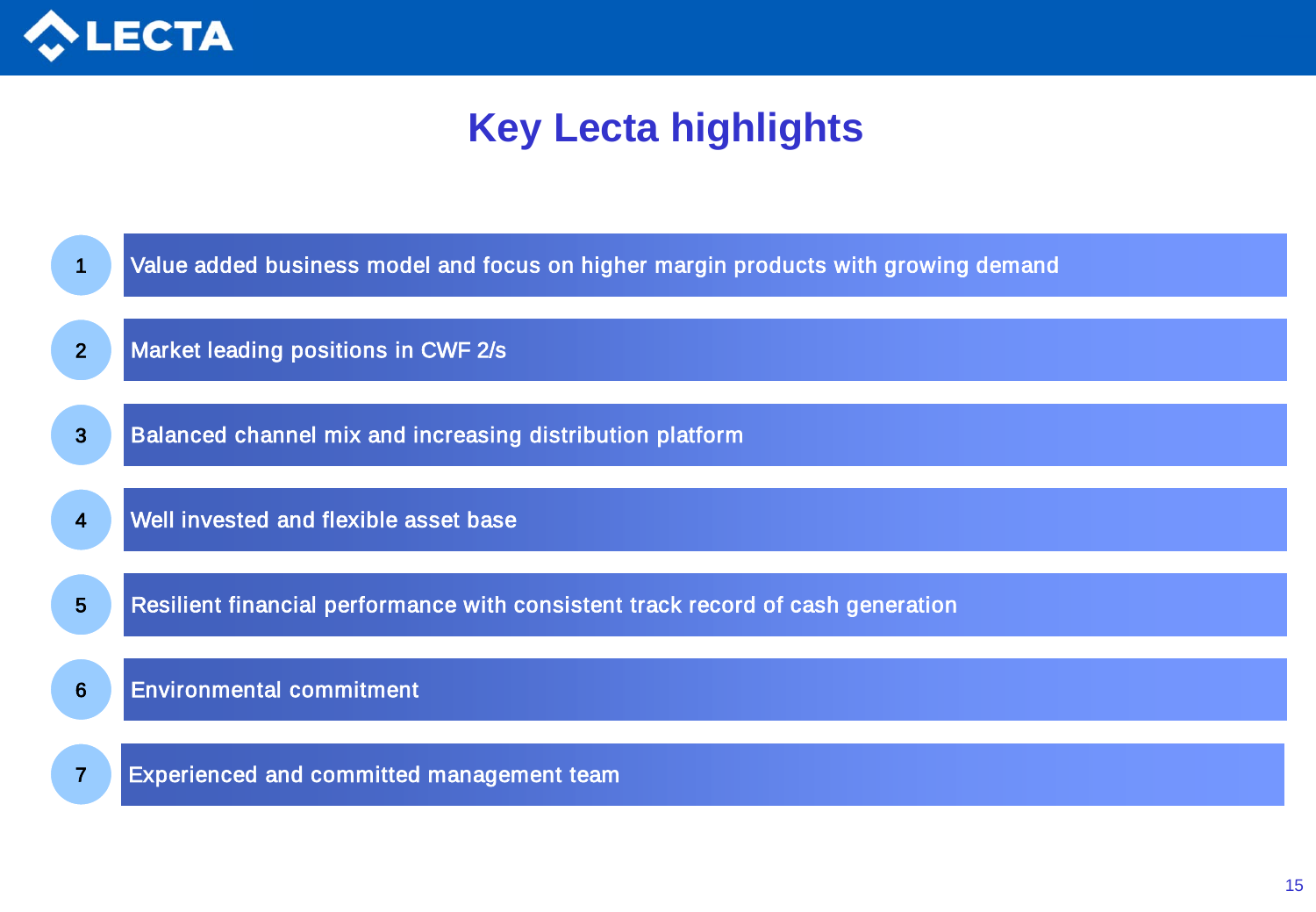

#### **Location Production mix 2** Mills are located close to customers **Description CONSIDERITY CONSIDERITY CONSIDERITY CONSIDERITY CONSIDERITY CONSIDERITY CONSIDERITY CONSIDERITY CONSIDERITY CONSIDERING CONSIDERING CONSIDERING CONSIDERING CONSIDERING CONSIDERING CONSIDERING CONSIDERING CON Significantly lower transport and converting costs vs. large competitors Lecta's mills are located close to main markets in order to reduce** transport cost and delivery times **Higher proportion of value added products sales Growing sales of Specialty papers Approximately 75% of Lecta's CWF 2/s sales are in sheets in 2015**<sup>(1)</sup> **Full visibility of the value chain, from raw materials sourcing to distribution and inventory optimization** <sup>30%</sup> of the pulp requirements are sourced from the Company mils • The remaining 70% is acquired **Direct contact with the market** ■ Reduced delivery time and high flexibility to adapt to client needs **Excellent platform to develop sales in Specialties and new products** Focus on Specialty papers and sheeted and premium CWF products rather than reels **Distribution 4** Own distribution business **Value added business model … Key competitive advantages Value chain integration 3** Adding value to each stage of the chain **2 3 4** 1

(1) Company information: Market mix 70% sheets, and 30% reels in 2015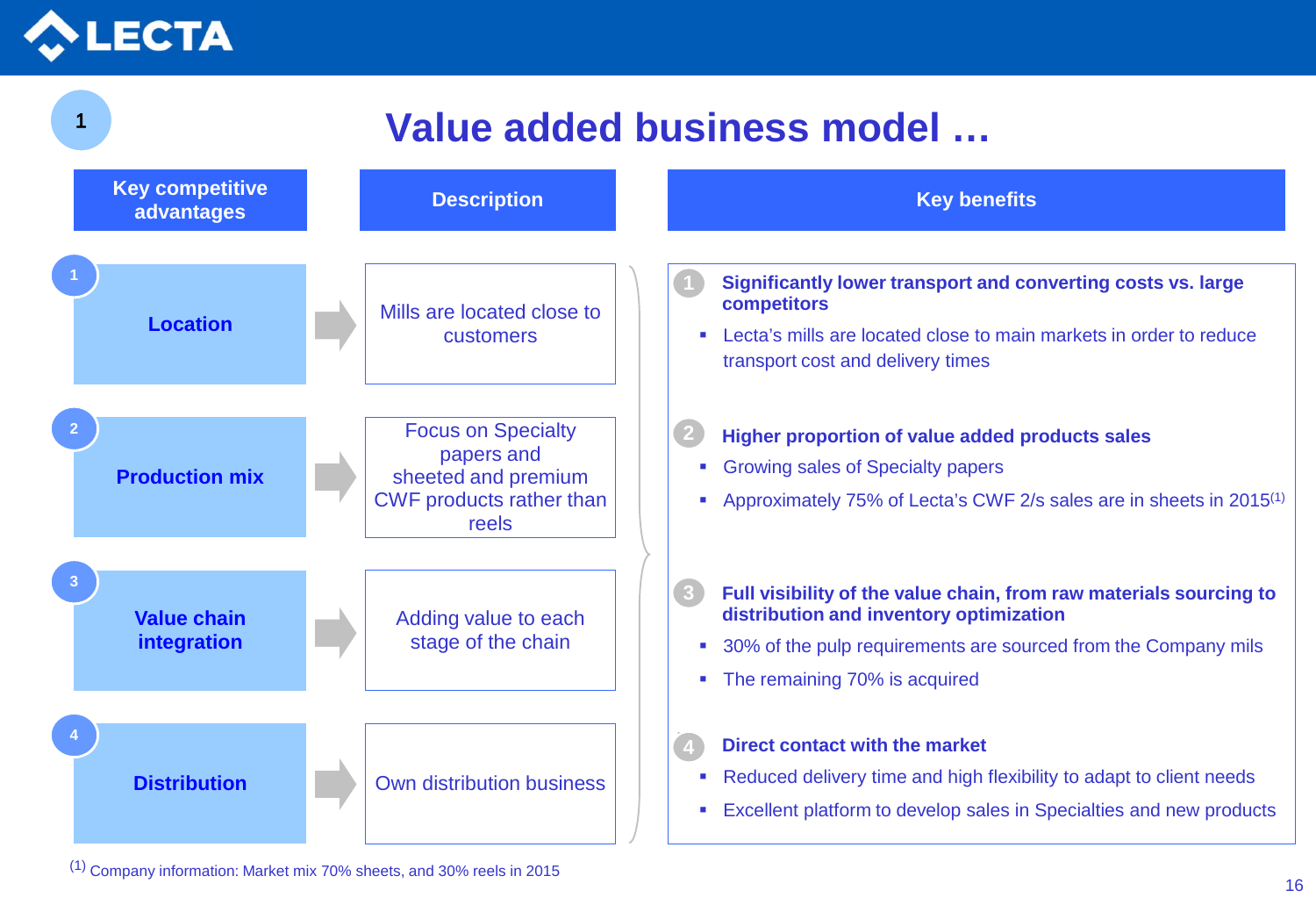# LECTA

1

Ζ

## **... in markets with a positive outlook**

|        | <b>Product</b>                                                                                                                                                                                    | <b>Demand</b><br>evolution <sup>(1)</sup> | <b>European</b><br>Market size (1) |                | <b>End-uses</b>                                            |                               | <b>Comments</b>                                                                                   |
|--------|---------------------------------------------------------------------------------------------------------------------------------------------------------------------------------------------------|-------------------------------------------|------------------------------------|----------------|------------------------------------------------------------|-------------------------------|---------------------------------------------------------------------------------------------------|
|        | Thermal                                                                                                                                                                                           | $+4%$                                     | 440kt                              | ш              | Medical, tickets, point-<br>of-sale machines               |                               | Demand evolution positive due to favorable<br>end market developments                             |
|        | Self-adhesive                                                                                                                                                                                     | $+3%$                                     | 6,400Mm2                           | $\blacksquare$ | Food, beverage,<br>pharmaceuticals and<br>cosmetics        |                               | Dominant labeling technology in Europe,<br>experiencing a positive trend                          |
|        | <b>Metallized</b>                                                                                                                                                                                 | $+2%$                                     | <b>104kt</b>                       | ×              | Beer, tobacco, gift<br>wrapping and other<br><b>labels</b> | $\mathcal{L}_{\rm{eff}}$<br>ш | Good market prospect globally<br>Linked to premium labels for beverage                            |
|        | Coated 1/s                                                                                                                                                                                        | $+1.5%$                                   | 1.3Mt                              | ×              | Flexible packaging<br>bags, pouches, sachets<br>etc.       |                               | Prospects differ between end market<br>segments                                                   |
| Growth | <b>Cast Coated</b>                                                                                                                                                                                | 0% to +2%                                 | <b>109kt</b>                       | <b>SIL</b>     | Face stock for self<br>adhesive products, film<br>carrier  |                               | Different demand evolution by market<br>segment                                                   |
|        | <b>CWF 2/s</b>                                                                                                                                                                                    | $-2%$                                     | 5.4Mtons                           | $\mathbf{r}$   | <b>Publishers and</b><br><b>Commercial printing</b>        |                               | Moderately declining demand                                                                       |
|        | <b>Carbonless</b>                                                                                                                                                                                 | $-10%$                                    | <b>200kt</b>                       |                | <b>Business forms</b>                                      |                               | Declining demand                                                                                  |
|        | Thermal and Carbonless: Laves Chemie and Company information<br>Self Adhesive, Coated 1/s and Metallized: Alexander Watson Associates<br>CWF 2/s: EMGE<br><b>Cast Coated: Company information</b> |                                           |                                    |                |                                                            |                               |                                                                                                   |
|        |                                                                                                                                                                                                   |                                           |                                    |                |                                                            |                               | Extensive range of products meeting the growing needs of consumers across a wide range of markets |

(1) Thermal and Carbonless: Laves Chemie and Company information Self Adhesive, Coated 1/s and Metallized: Alexander Watson Associates CWF 2/s: EMGE Cast Coated: Company information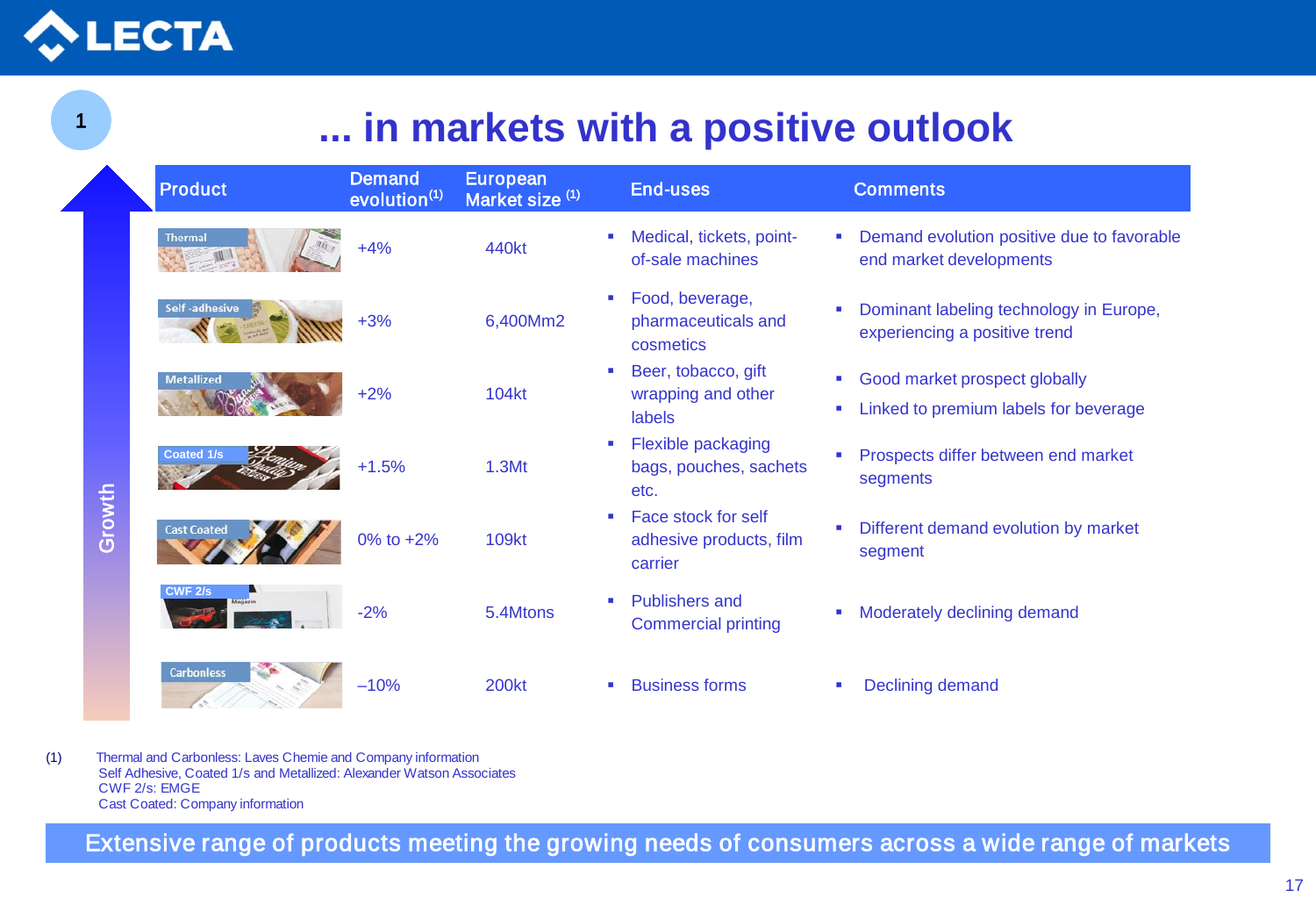

## <sup>2</sup>**Market leading position in CWF 2/s…**

2015 Lecta CWF 2/s volume shipped: 1,134kt Solid market position in CWF 2/s



|                                         | <b>Market share</b> |         |  |
|-----------------------------------------|---------------------|---------|--|
| <b>Country</b>                          | 2015                | Ranking |  |
| <b>Domestic countries</b>               | $>30\%$             | 1       |  |
| <b>Rest of Western</b><br><b>Europe</b> | >10%                | 4       |  |
| <b>Western Europe</b>                   | >15%                | 2       |  |

Source: Company information; Domestic countries consist of France, Italy, Portugal, and Spain.

#### **Geographically diversified**

Source: Company information; Domestic countries consist of France, Italy, Portugal, and Spain.

Leadership and track record of increasing market share in targeted segments and diversification by geography and customers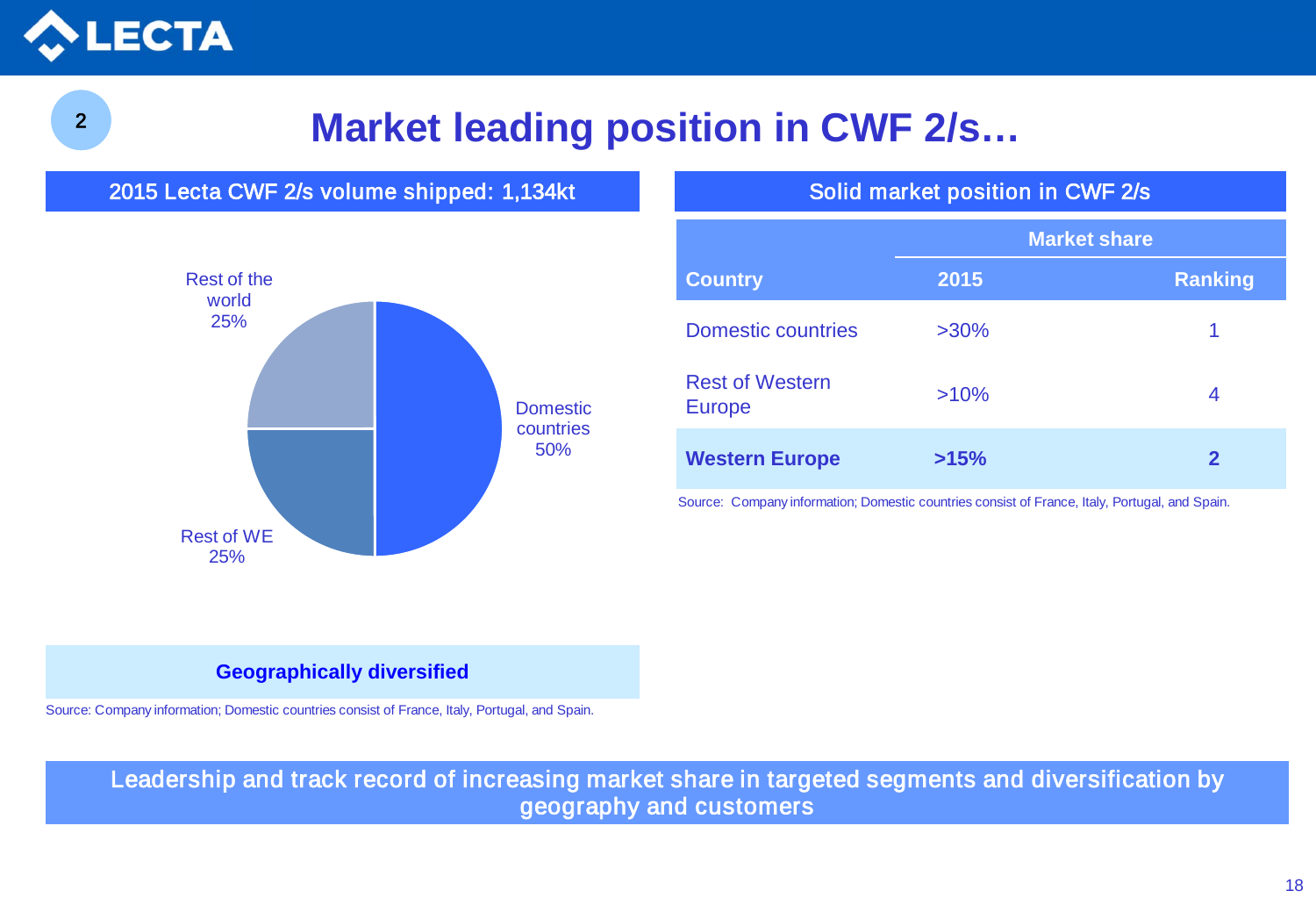

2

### **...in a better balanced CWF 2/s Market**

| <b>CWF paper market - Europe</b> |       |       |       |       |       |       |       |       |
|----------------------------------|-------|-------|-------|-------|-------|-------|-------|-------|
| (in Kt)                          | 2009  | 2010  | 2011  | 2012  | 2013  | 2014  | 2015  | 2016E |
| Capacity                         | 8,815 | 8,790 | 8,680 | 8,165 | 8,015 | 7,425 | 6,995 | 6,770 |
| % var.                           | (10%) | -     | (1%)  | (6%)  | (2%)  | (7%)  | (6%)  | (3%)  |
| <b>Deliveries</b>                | 7,395 | 7,925 | 7,535 | 7,310 | 6,890 | 6,725 | 6,595 | 6,420 |
| % var.                           | (20%) | 7%    | (5%)  | (3%)  | (6%)  | (2%)  | (2%)  | (3%)  |
| <b>Op. Rates</b>                 | 84%   | 90%   | 87%   | 90%   | 86%   | 91%   | 94%   | 95%   |

Source: EMGE European Woodfree Forecast March 2016



European CWF Balance and overcapacity European Operating Ratios evolution

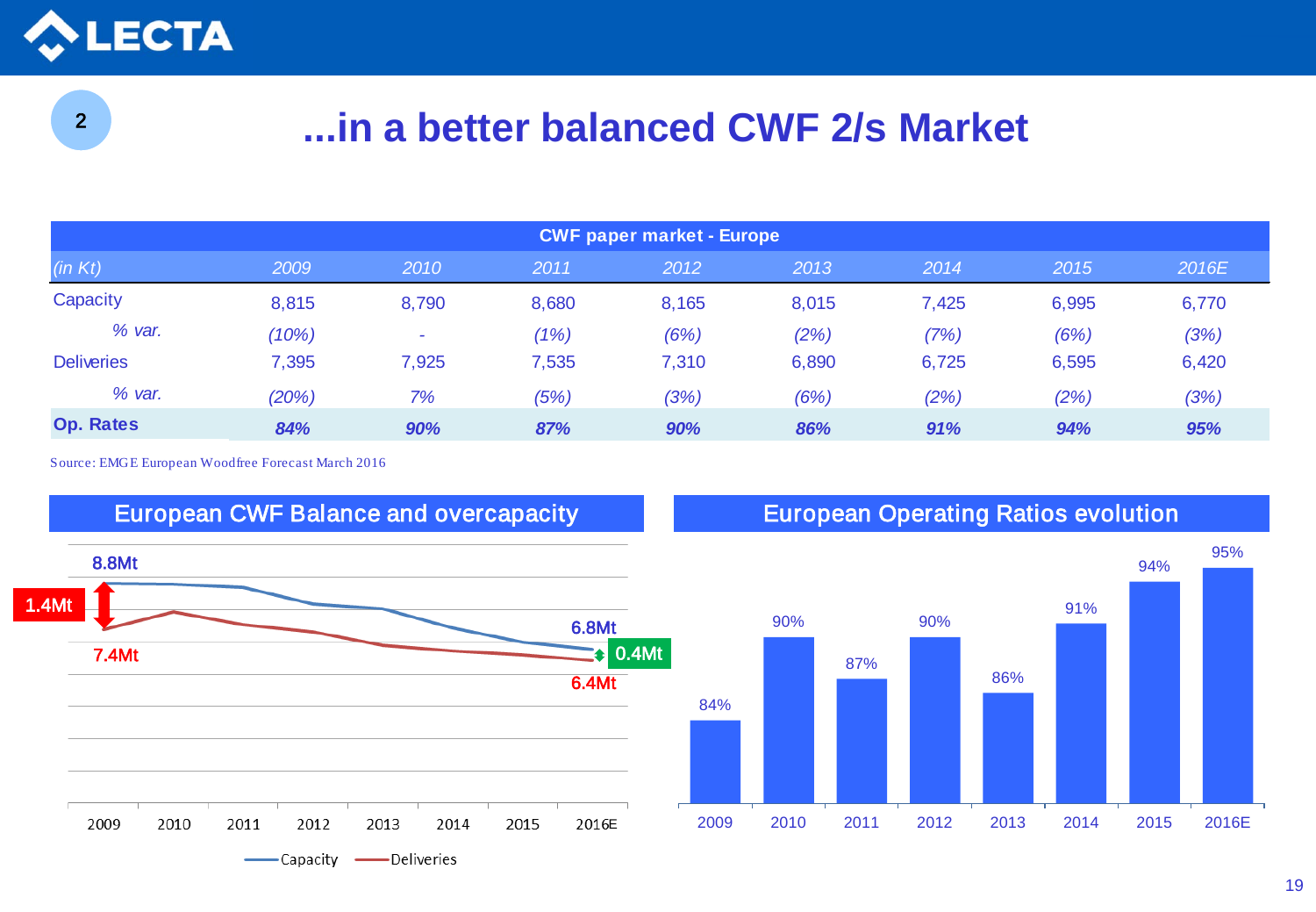

## <sup>3</sup>**Balanced Channel Mix and increasing distribution platform**



Global network of own distributors and sales offices across 10 countries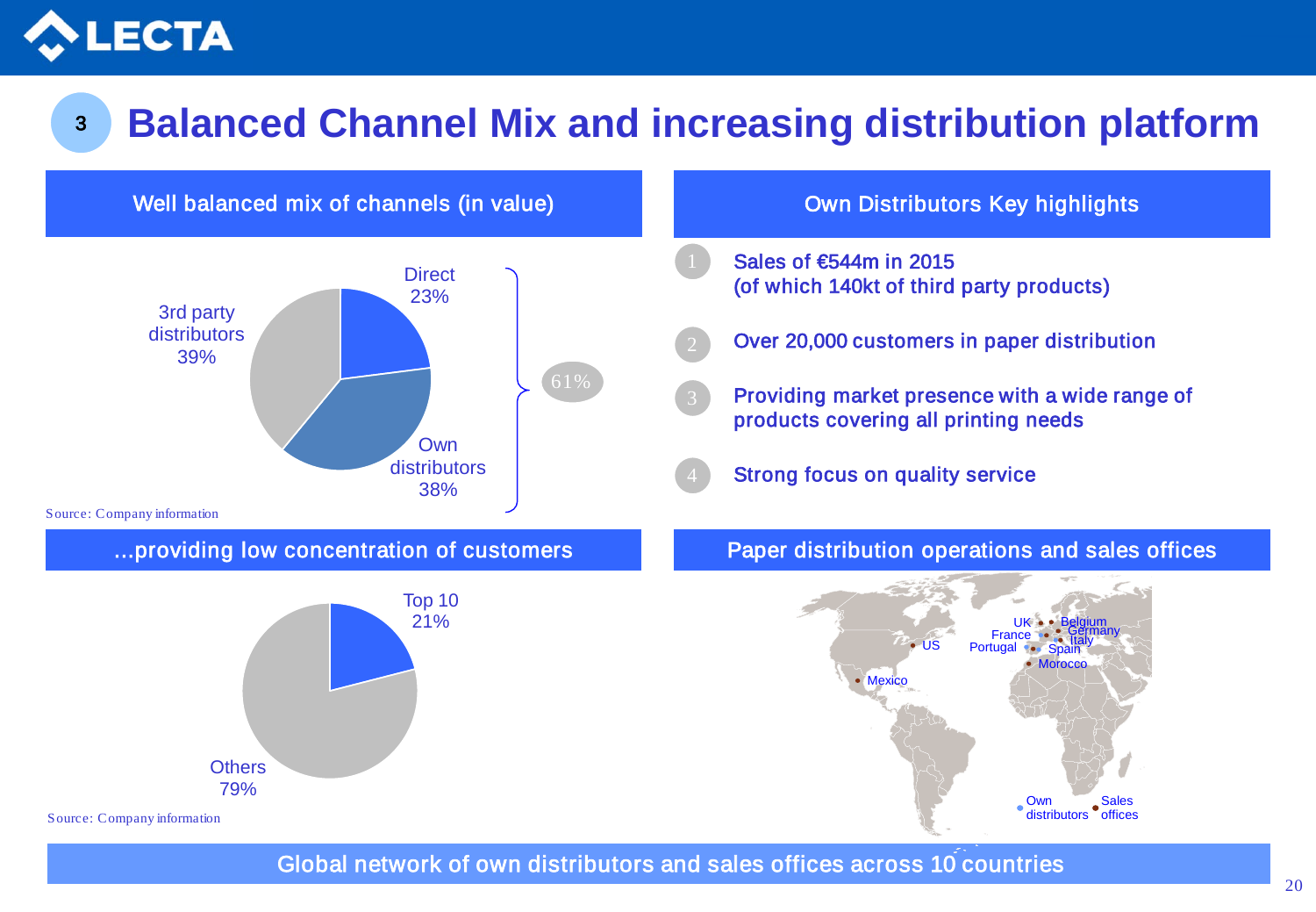

### **Well-invested and flexible asset base**

More than €1,000m invested in tangible assets since 1999(1)



#### **In coming years, Lecta will approximately require €25-35m p.a. of maintenance capex**

Note:(1) Excludes acquisitions of Malmenayde and Polyedra (2) Capex is defined as purchase of property, plant and equipment Asset investment focus

Increasing higher margin product mix

Continuous cost reduction

Improving environmental performance

**Cogeneration** 

### Manufacturing sites



**Historical capex focused on increasing added value, continuing cost reduction, increasing environmental performance and co-generation capabilities**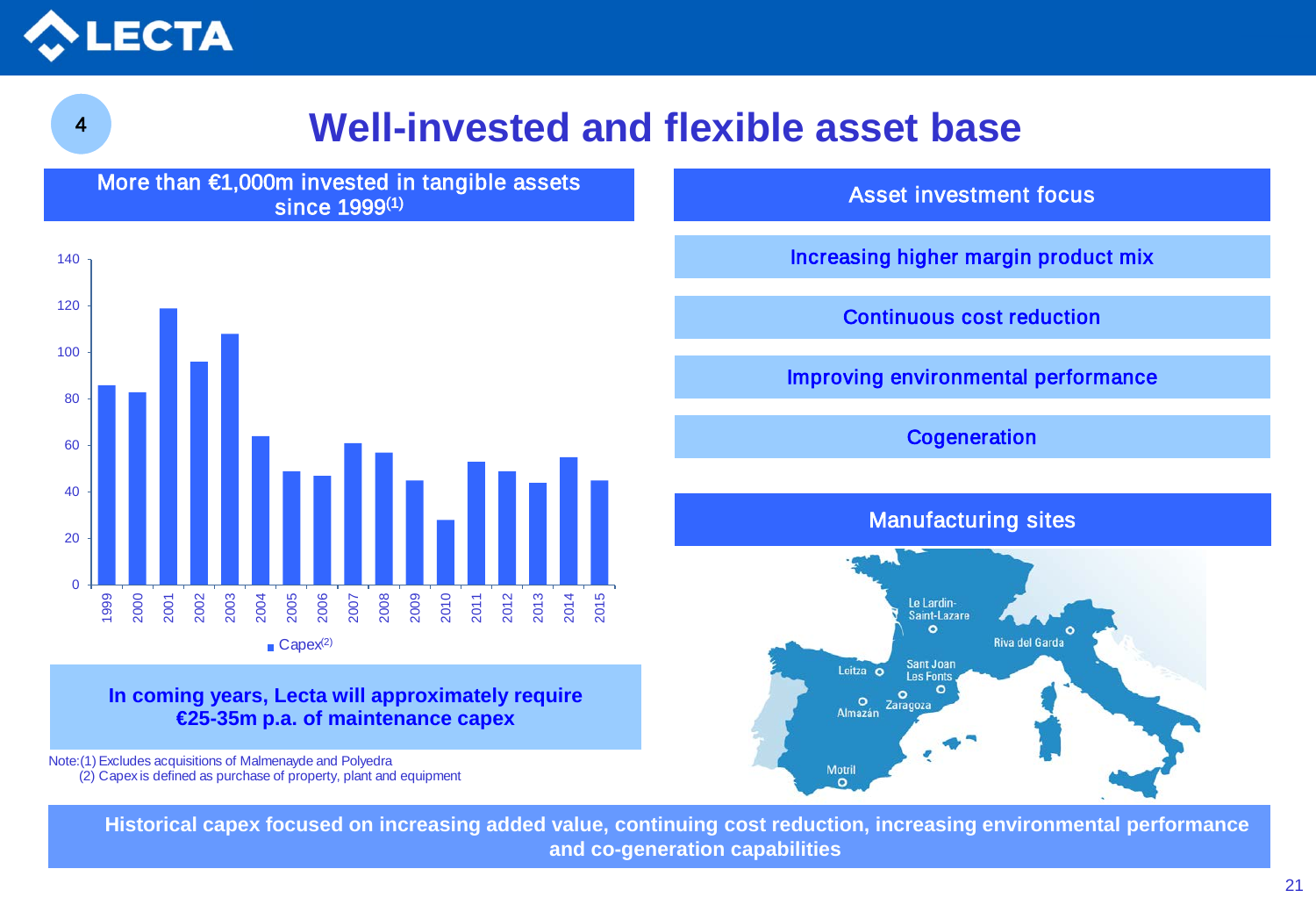# **LECTA**

5

### **. . . and consistent cash generation with resilient financial performance**



EBITDA / EBITDA margin %



(1) Capex is defined as purchase of property, plant and equipment Source: Company annual and quarterly information

Lecta has shown a continuous improvement in EBITDA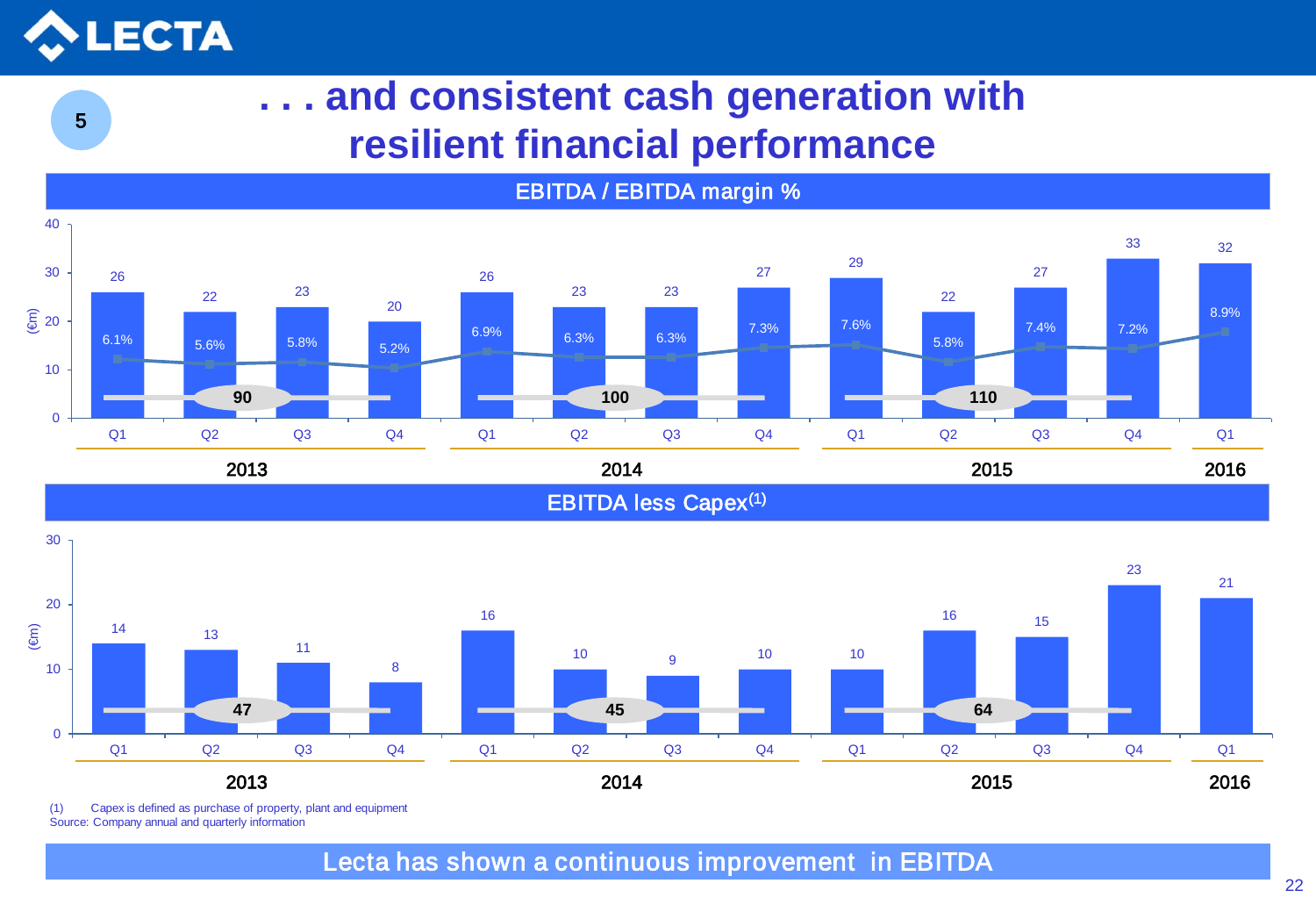

6

### **Environmental and Social commitment**



*In last years Lecta has achieved significant reductions in: CO2 emissions Water use Energy consumption Sludge sent to disposal sites*

*Our products hold the leading social and environmental labels and certifications, including ISO 9001, 14001, 50001, OHSAS, PEFC, FSC, REACH and EMAS*











Lecta complies with the highest environmental standards and has a top level environmental performance



*sustainable policy is transparency and regular communication of its environmental practices (i.e. annual publication of environmental reports, updated environmental information in our websites & intranet)*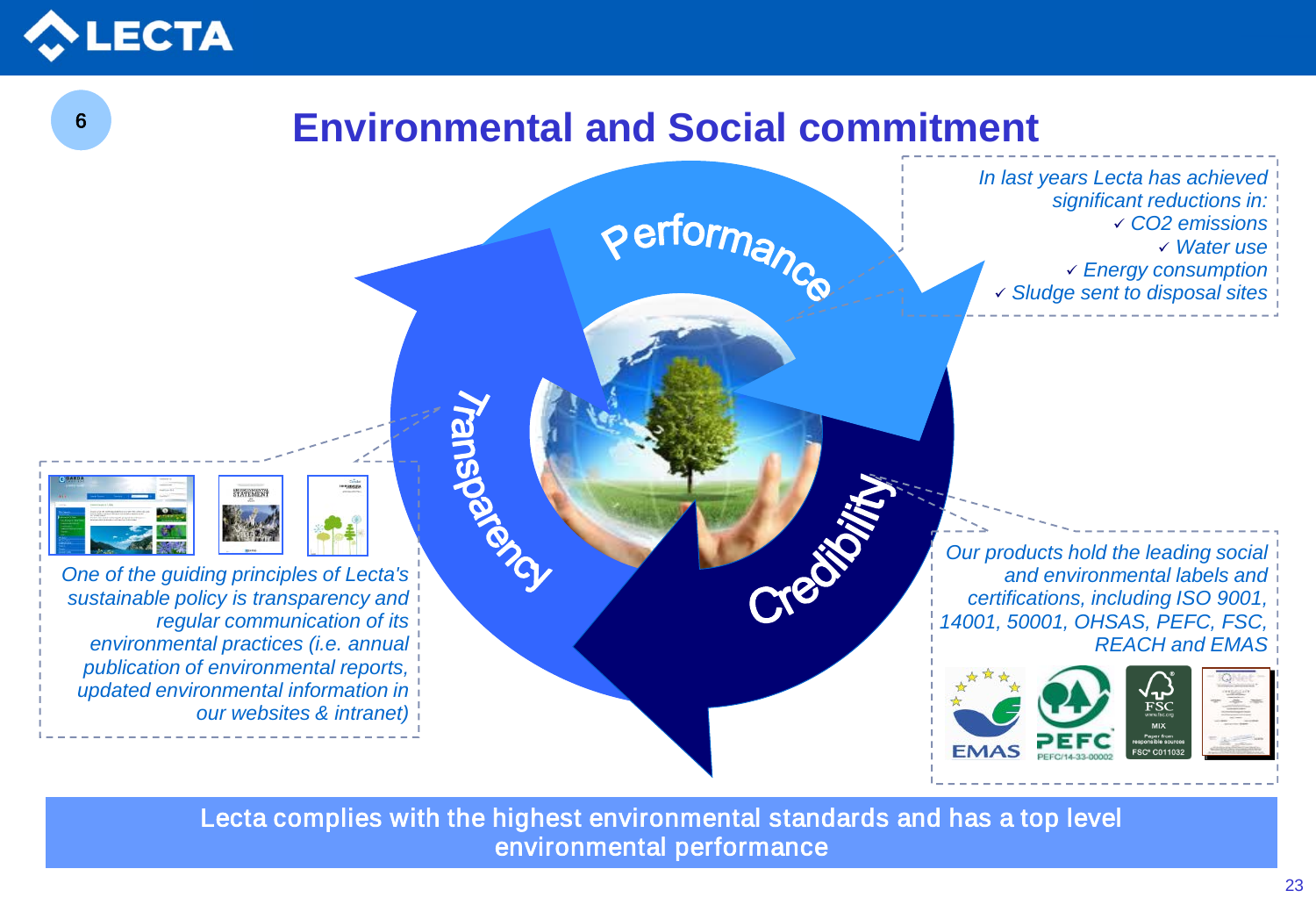

7

### **Experienced and committed management team**

| <b>Name</b>                                                          | <b>Background</b>                                                                                                                                                                                                                                                                          |
|----------------------------------------------------------------------|--------------------------------------------------------------------------------------------------------------------------------------------------------------------------------------------------------------------------------------------------------------------------------------------|
| Santiago<br>Ramírez<br><b>Executive</b><br>Chairman                  | • Chairman since 2007<br>• CVC Industrial Partner<br>• Former Chairman and CEO of BSN Glasspack (the European leader of the glass packaging<br>industry), Exide Europe (the leading battery manufacturer) and Mivisa (the European<br>manufacturer of tinplate cans for the food industry) |
| <b>Eduardo</b><br>Querol<br><b>Chief Executive</b><br><b>Officer</b> | • CEO and member of the Board of Directors<br>• Former sales & Marketing General Manager since 2009 after working during 25 years in<br>different sales & Marketing Departments of Lecta                                                                                                   |
| Andrea<br><b>Minguzzi</b><br><b>Vice President</b><br>of Finance     | • Vice President of Finance since 1998 and member of the Board of Directors since 2000<br>Former Vice President of Finance for the European division of tissue paper manufacturer<br>$\overline{\phantom{a}}$<br><b>Fort James Corp</b>                                                    |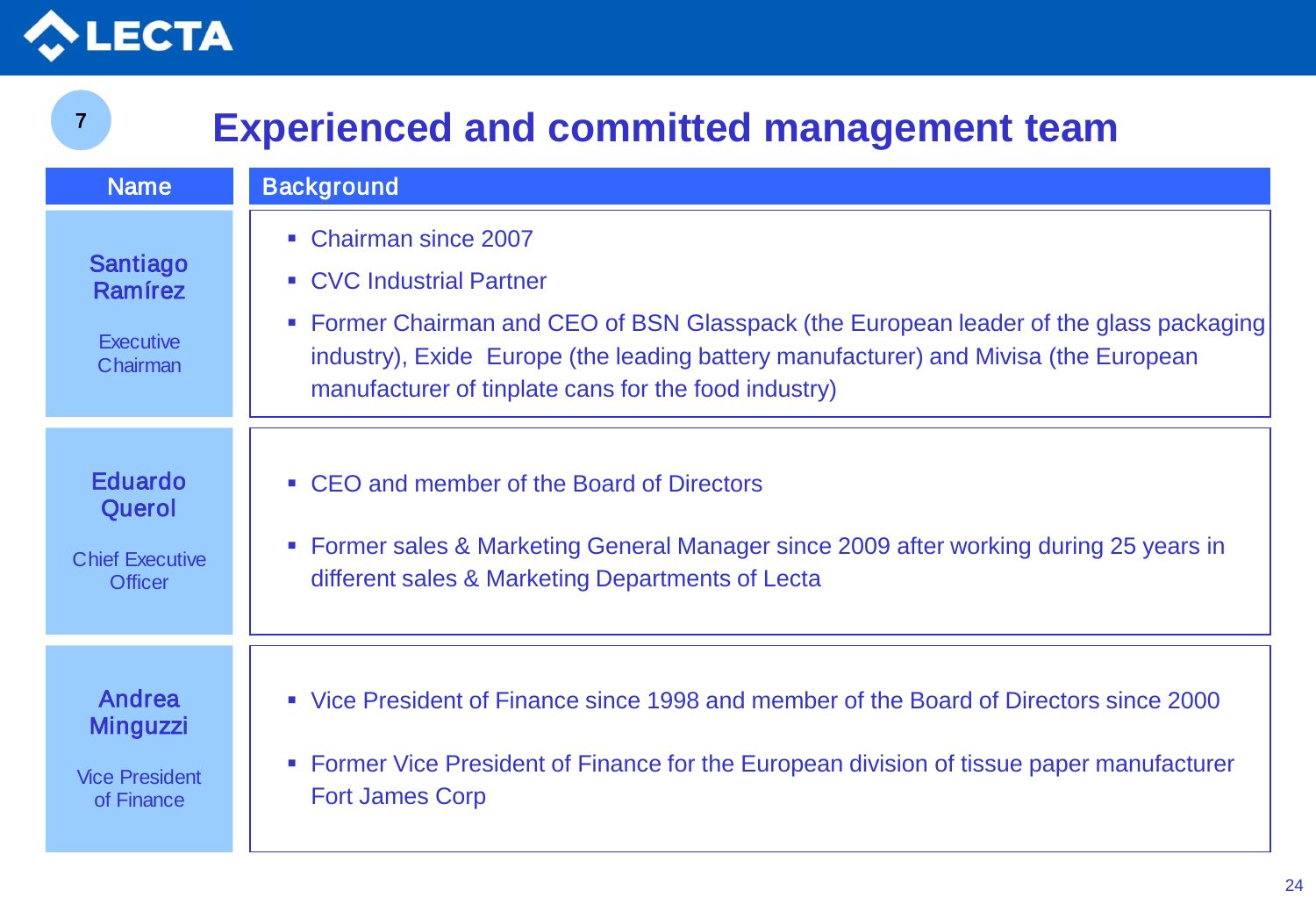

### **Content**

 **Lecta – An Update**

 **Key Lecta highlights**

 **Financial overview**

 **Conclusion**

 **Q&A**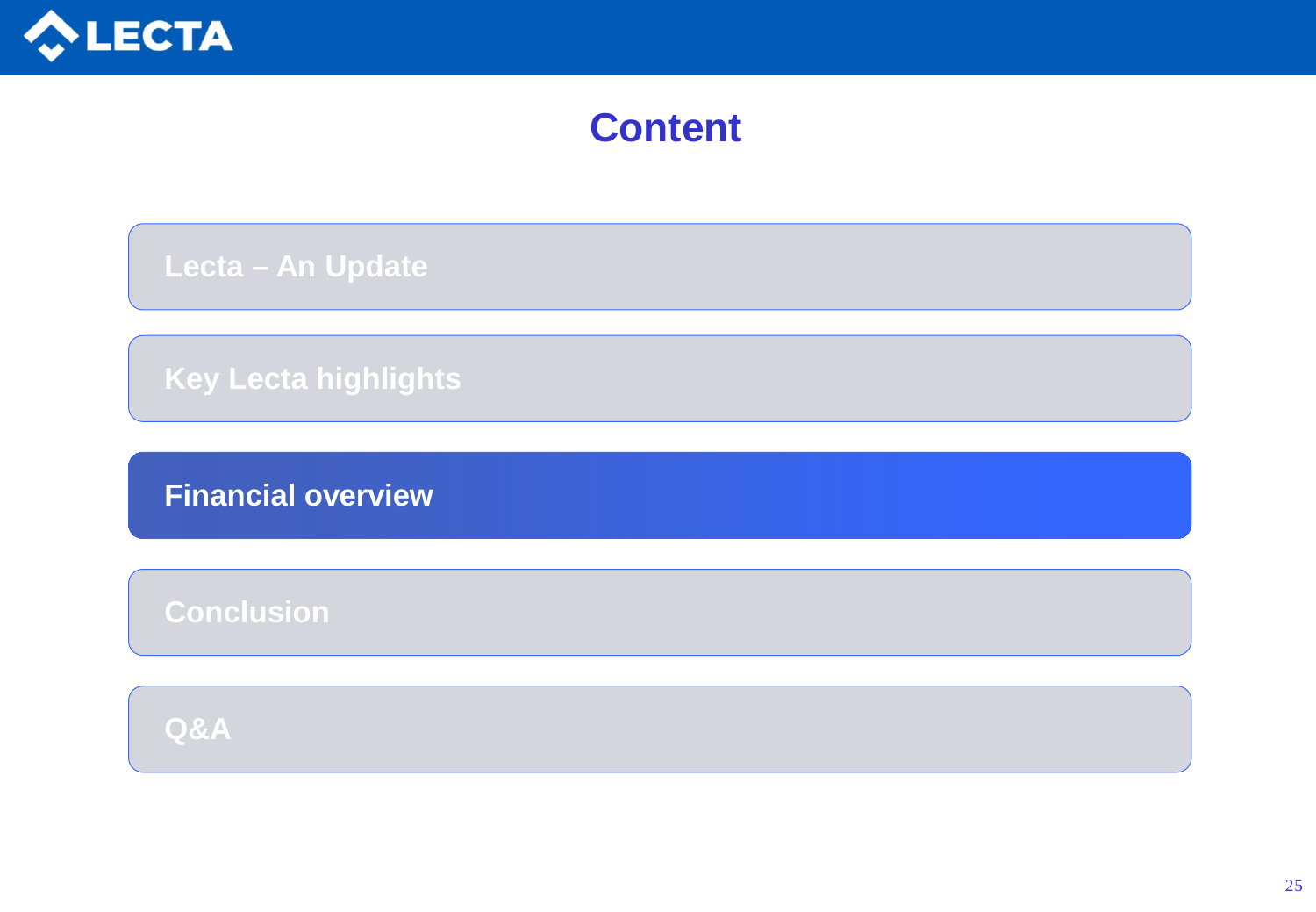

## **Group summary financials**



#### **Comments**

#### **Volume**

- − Total volume sold slightly down in the past three years due to the demand trend in the CWF 2/s market
- − Partially offset by growing demand in premium CWF 2/s and Specialty papers
- **Revenue remained stable across the past two years:**
- − Lecta was impacted by lower energy sales reflecting the change in the Spanish and French energy cogeneration regimes in 2013
- − Mitigated by growing share of Specialty papers with a higher unit price
- **EBITDA was positively impacted by:**
- − Shift of product-mix towards higher margin Specialty papers with growing demand
- − Organization efficiency programs
- **Capex:**
- − Higher level of capex in 2014 due to PM7 investment and capacity conversion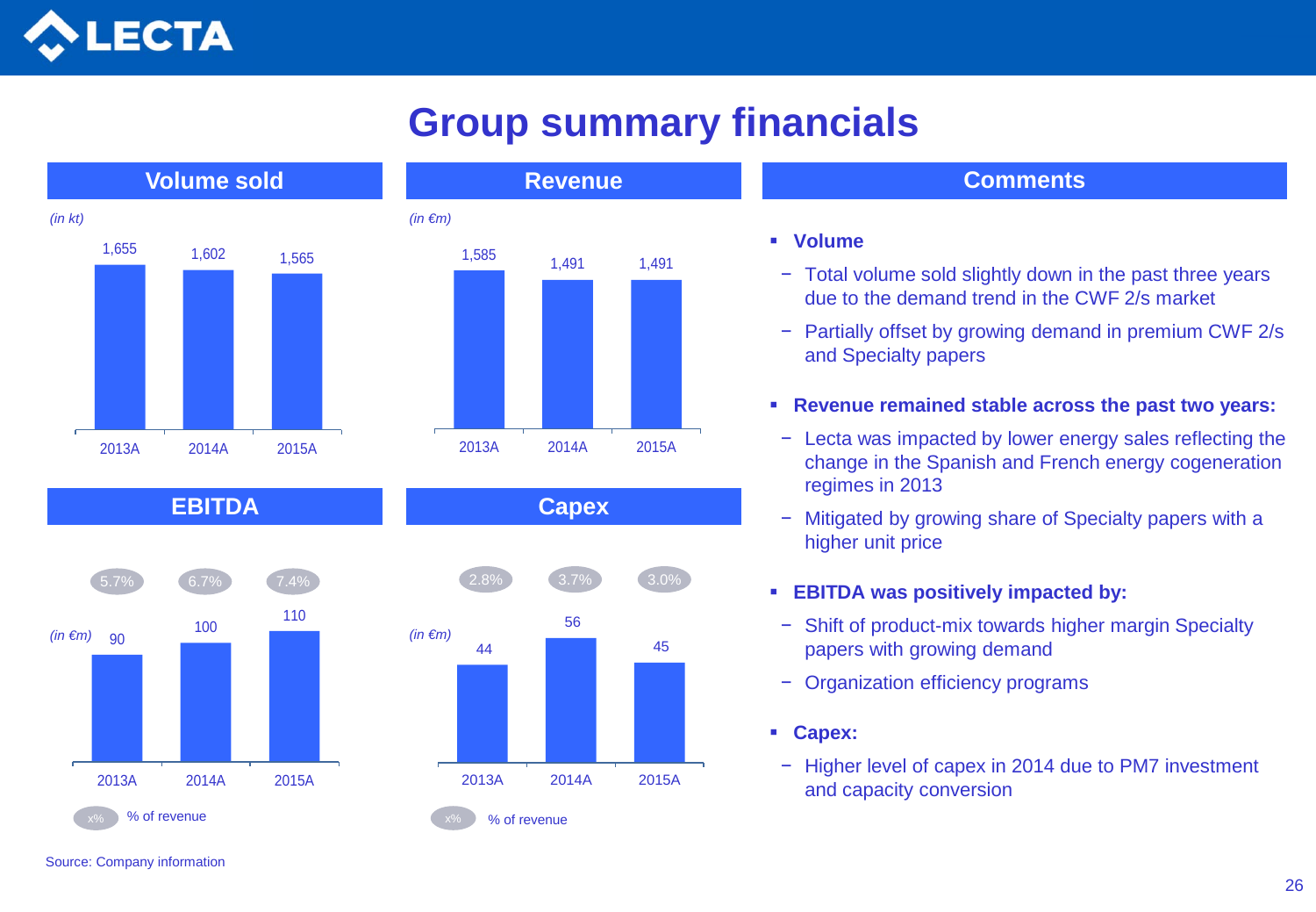

### **Summary financials by product**





#### **CWF 2/s:**

- − Lecta benefits from a leading position in Southern Europe (#1 in France, Italy, Spain, Portugal, #2 across Europe).
- − The Group stabilized its sales while maintaining its EBITDA margin
- − With the significant production capacities closed over the past years, CWF 2/s market is now better balanced.

### **Specialties:**

- − Higher margin Specialty papers increased from 22% to 27% of total revenue
- − The positive demand evolution in the past year drove the sales of the Group towards higher EBITDA margins
- **Purchased products:**
- − Despite lower revenue, various optimisation initiatives enabled Lecta to increase the EBITDA derived from purchased products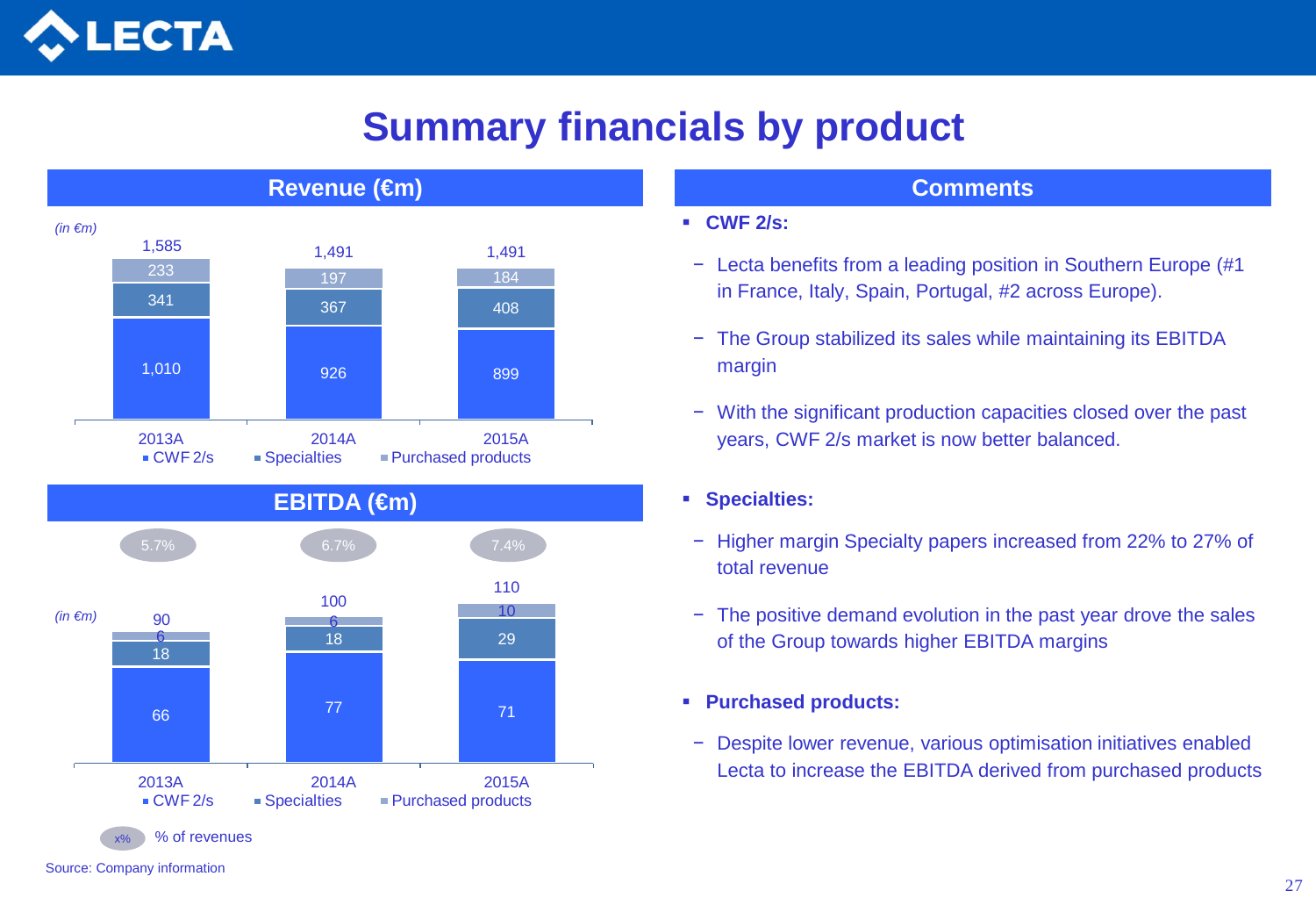

### **EBITDA evolution**



Source: Company information

**Negative EBITDA impact of €6.5m due to a major customer bankruptcy**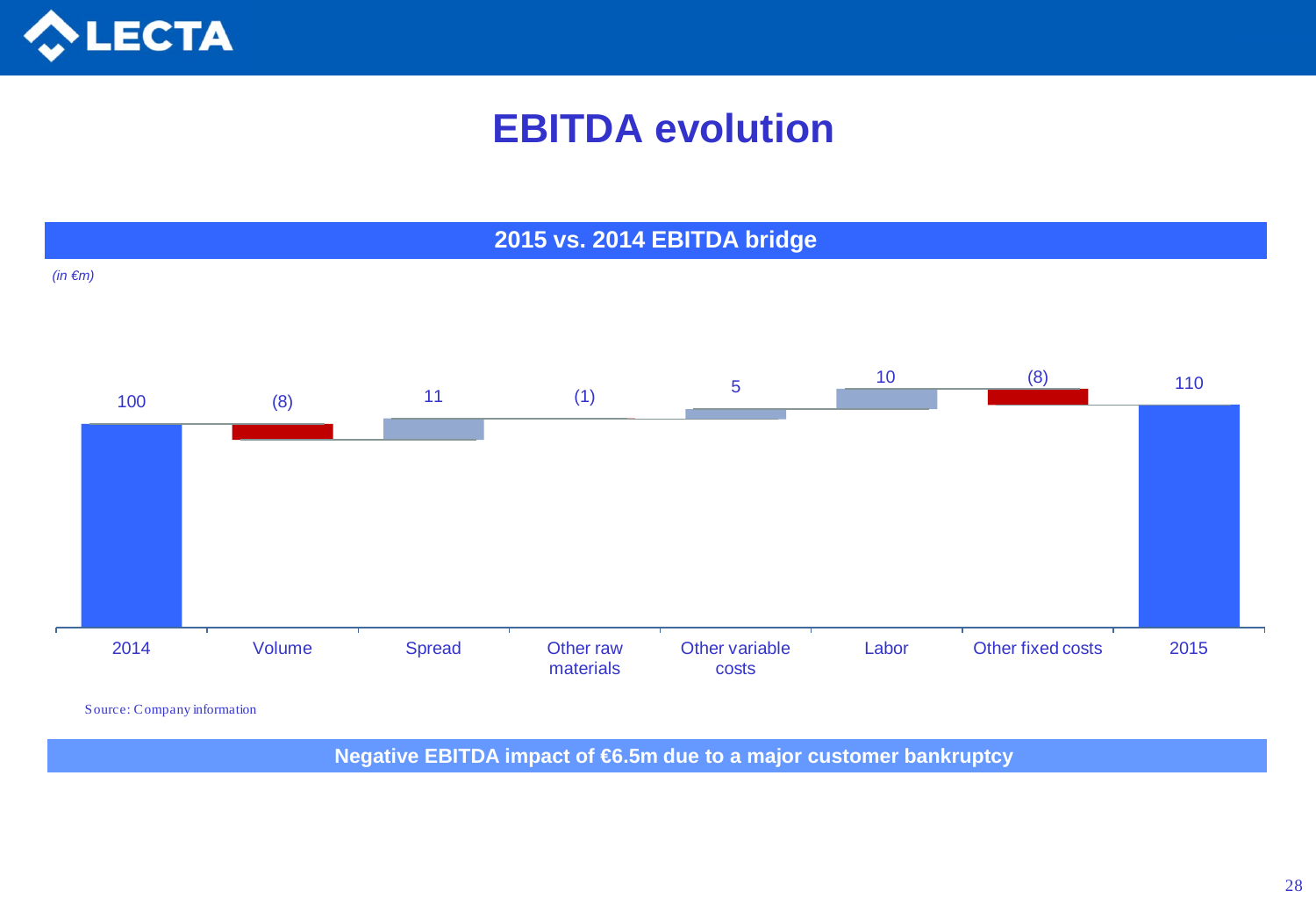

### **Capital expenditure**



**Low maintenance capex needs with €25-35m p.a. due to well invested and well managed asset base** 2022 2023 2024 2025 2026 2027 2028 2029 2029 2029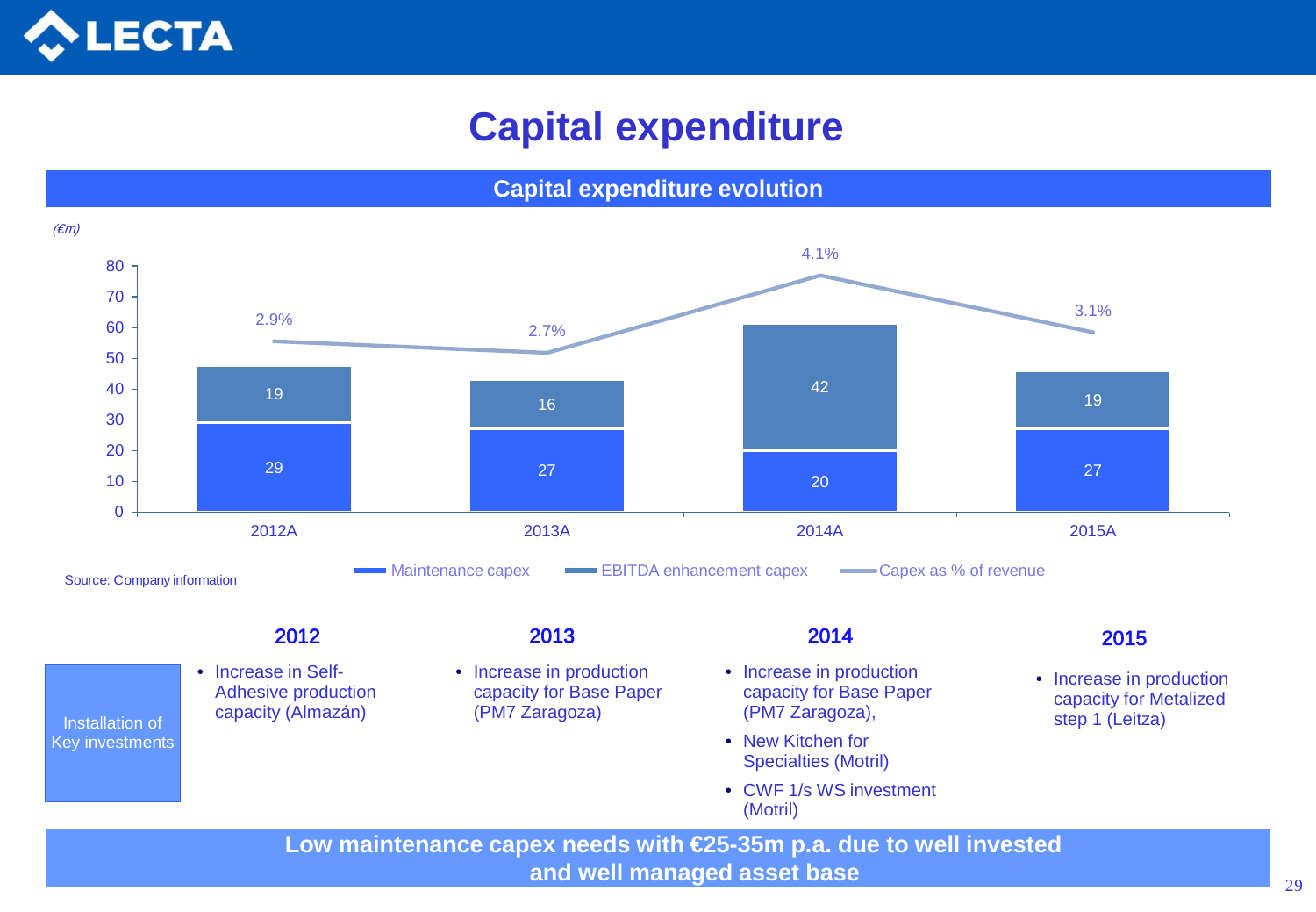

### **Summary of cash flows**

| <b>Summary cash flows</b>                                 |             |                |                          |  |
|-----------------------------------------------------------|-------------|----------------|--------------------------|--|
| $(in \oplus n)$                                           | 2013A       | 2014A          | 2015A                    |  |
| <b>EBITDA</b>                                             | 91          | 100            | 110                      |  |
| WC de(in)crease                                           | 69          | 15             | $\overline{2}$           |  |
| Other non-cash adjustments                                | (12)        | (0)            | (0)                      |  |
| <b>Operating Cash Flow</b>                                | 148         | 115            | 111                      |  |
| <b>Total capex</b>                                        | (43)        | (61)           | (46)                     |  |
| Disposal of tangible assets                               | $\mathbf 0$ | $\mathbf{0}$   | 13                       |  |
| Grants                                                    | (5)         | $\overline{7}$ | $\overline{2}$           |  |
| Acquisition/Sale of consolidated subsidiaries net of debt | 11          | (0)            | (0)                      |  |
| <b>Taxation paid</b>                                      | (2)         | (8)            | (12)                     |  |
| Dividends to minority                                     | (2)         | (1)            | $\overline{\phantom{a}}$ |  |
| Organization efficiency program                           | (8)         | (17)           | (9)                      |  |
| <b>Issue costs on borrowings</b>                          | (1)         | (0)            | (0)                      |  |
| Other                                                     | (3)         | (1)            | $\mathbf 0$              |  |
| <b>Cash Flow before debt service</b>                      | 94          | 34             | 60                       |  |
| % EBITDA                                                  | 103.0%      | 34.2%          | 54.7%                    |  |

Source: Company information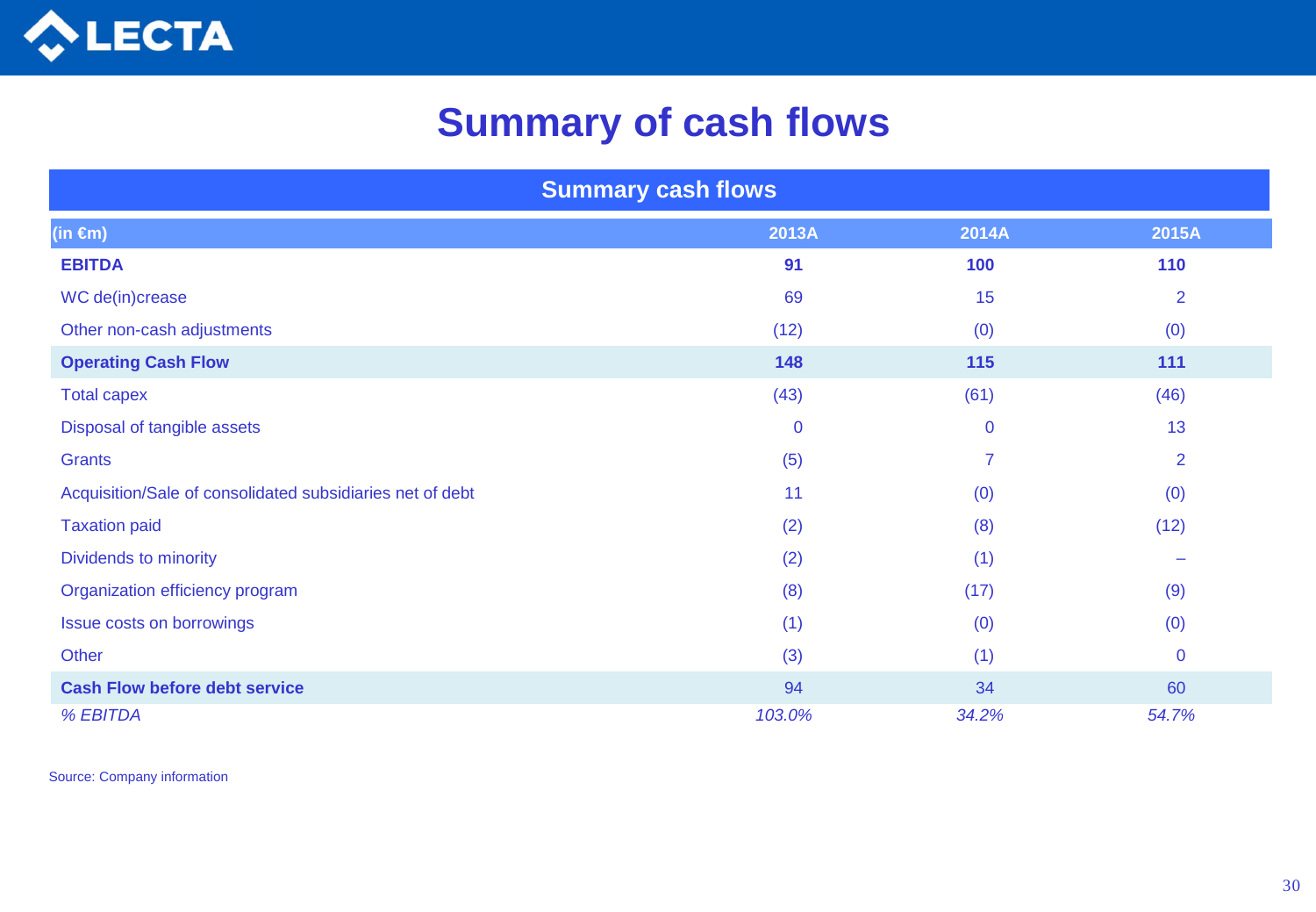

### **Q1 2016 financial results**



- **Revenue:** at €359m, revenues in Q1 2016 are €(17)m or (5)% lower than during Q1 2015, of which:
	- Comparison affected by Easter break in March 2016 vs April 2015
	- $\epsilon$ (7)m is due to a reduction of the sale of energy
	- CWF 2/s and Purchased products activities decreased by respectively  $\epsilon$ (15)m and  $\epsilon$ (5)m, while Specialties activity increased by  $+ \in 4m$

**EBITDA:** at  $\text{\textsterling}31.9m$ , it is  $+\text{\textsterling}3.4m$  or  $+12\%$  higher in Q1 2016 than Q1 2015, with EBITDA margins being 8.9% (vs 7.6%)

- CWF 2/s EBITDA contribution decreased by  $\epsilon$ 1.3m or (6)% because of a reduction in volume, partly mitigated by a reduction in energy cost
- Specialties EBITDA contribution increased by +€4.7m or +89% thanks to larger volumes and increased internal production of base paper
- Purchased products EBITDA contribution stable despite lower revenue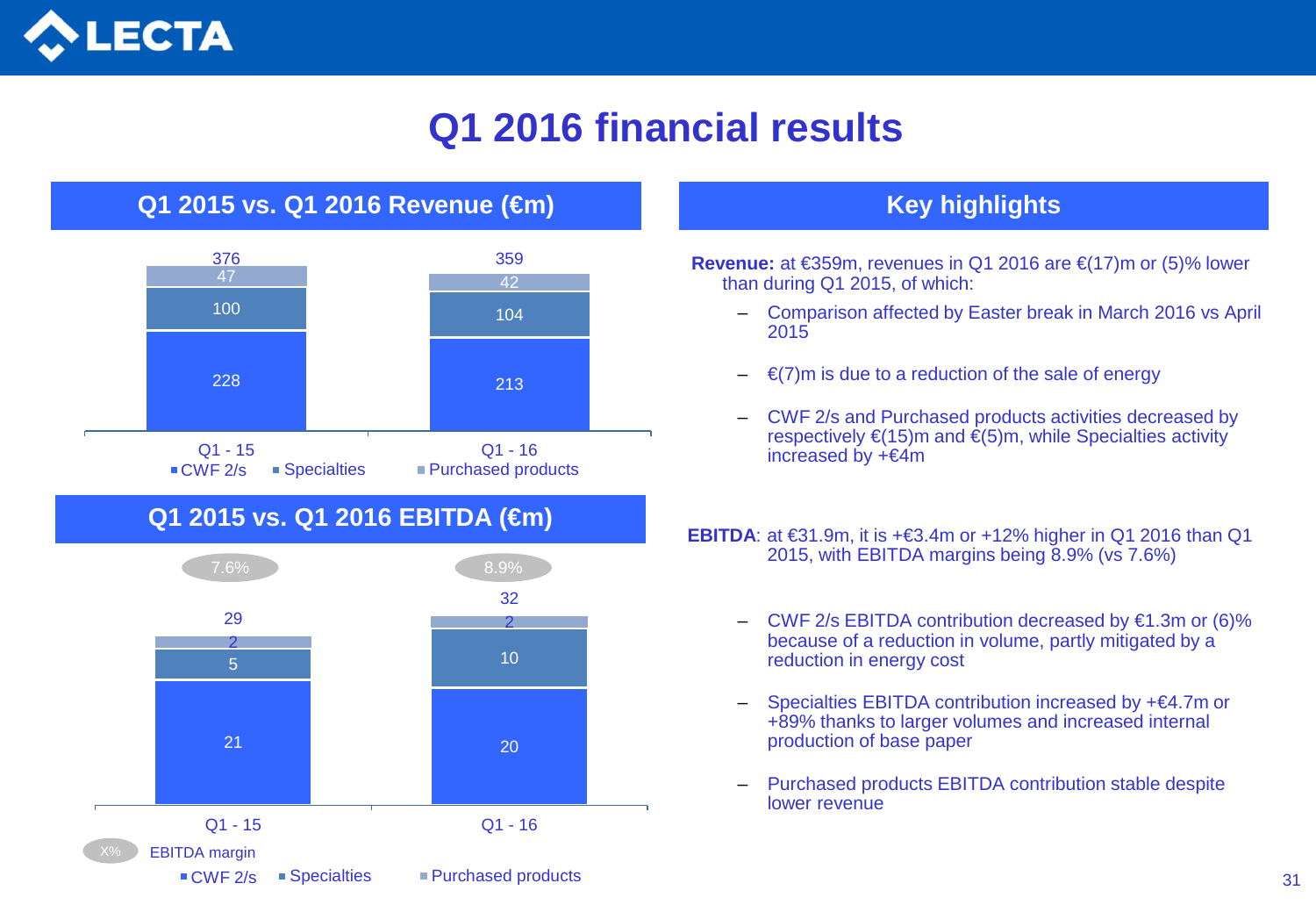

### **LTM March 2016 financial results**

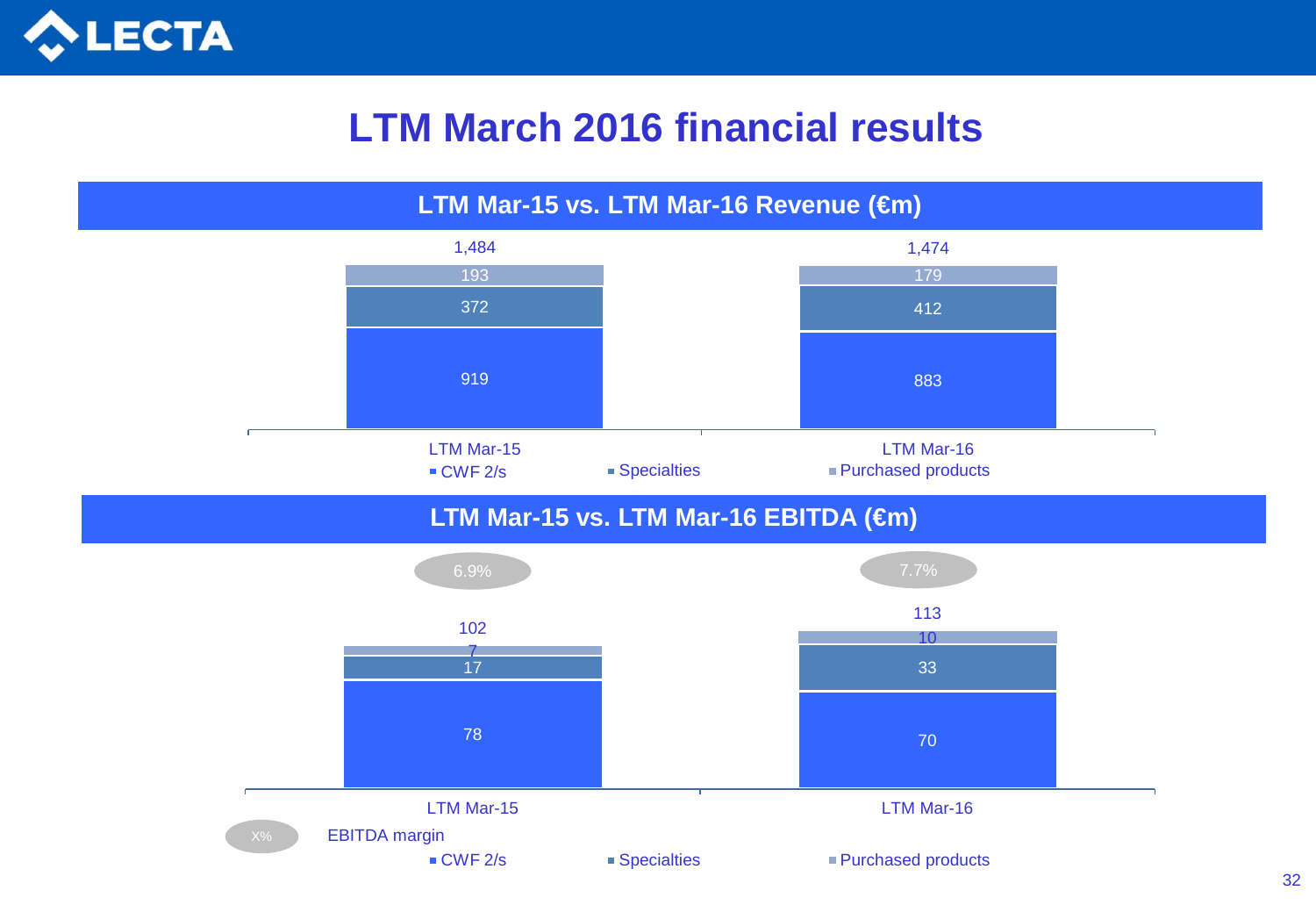

## **EBITDA mix Evolution**



- Specialty papers EBITDA contribution continues to improve
- − Specialty papers capex and plan:
	- − After capacity increase (Self Adhesive 2012, Metallized 2012 , Coated 1/s Wet Strength 2014), investment in Metallized (2016)
	- − PM7 in Zaragoza bringing higher level of integration in Base Paper, reducing its production cost, and increasing the consumption of pulp on site
	- Specialties sales evolution performing better than reference markets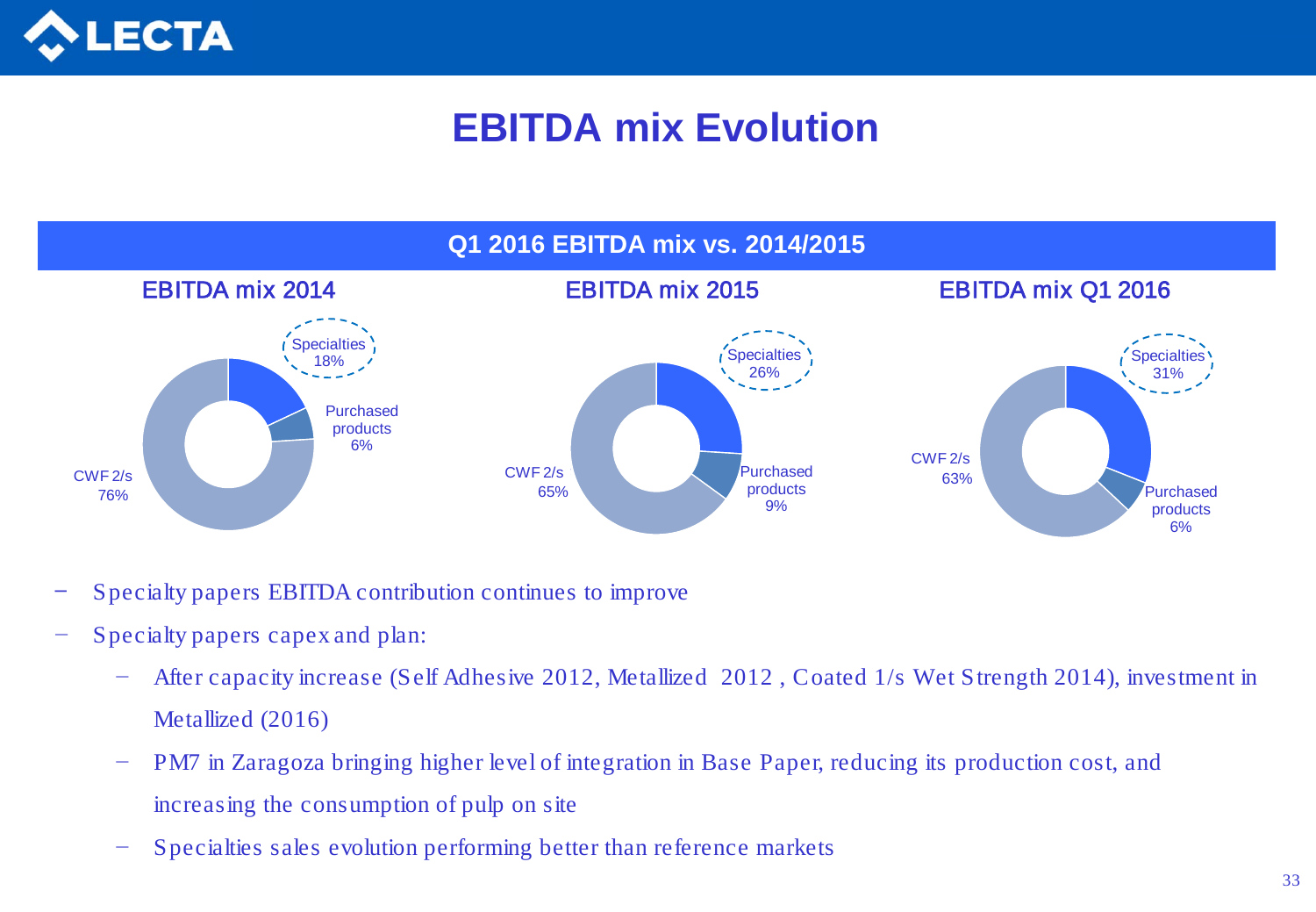

### **Capitalization and Cash Flow**

### **Current capitalization LTM Cash Flow**

| (in $\epsilon$ millions)                                |       | Amount x LTM March<br>Adj. Ebitda of €120m | <b>Maturity</b> |
|---------------------------------------------------------|-------|--------------------------------------------|-----------------|
| Cash                                                    | (137) | (1.1x)                                     |                 |
| RCF (€80m, undrawn)                                     | 0     | 0.0x                                       | 2018            |
| Notes (Floating and<br>Fixed)<br>with accrued interests | 599   | 5.0x                                       | 2018 / 2019     |
| Other indebtedness                                      | 45    | 0.4x                                       |                 |
| <b>Net debt</b>                                         | 507   | 4.2x                                       |                 |

*Note: Adj. Ebitda when neutralizing 6.5M€ negative impact due to a major customer bankruptcy in June 2015.*

| (in $\epsilon$ millions)                                            | <b>LTM March 2016</b> |
|---------------------------------------------------------------------|-----------------------|
| <b>EBITDA</b>                                                       | 113                   |
| WC de(in) crease                                                    | 7                     |
| Other non-cash adjustments                                          | (2)                   |
| <b>Operating Cash Flow</b>                                          | 118                   |
| Capex                                                               | (39)                  |
| Disposal of tangible assets                                         | 13                    |
| <b>Grants</b>                                                       | 2                     |
| <b>Acquisition/Sale of consolidated</b><br>subsidiaires net of debt | 1                     |
| <b>Taxation paid</b>                                                | (12)                  |
| Organization efficiency program                                     | (8)                   |
| <b>Cash Flow before debt service</b>                                | 76                    |
| % EBITDA                                                            | 67%                   |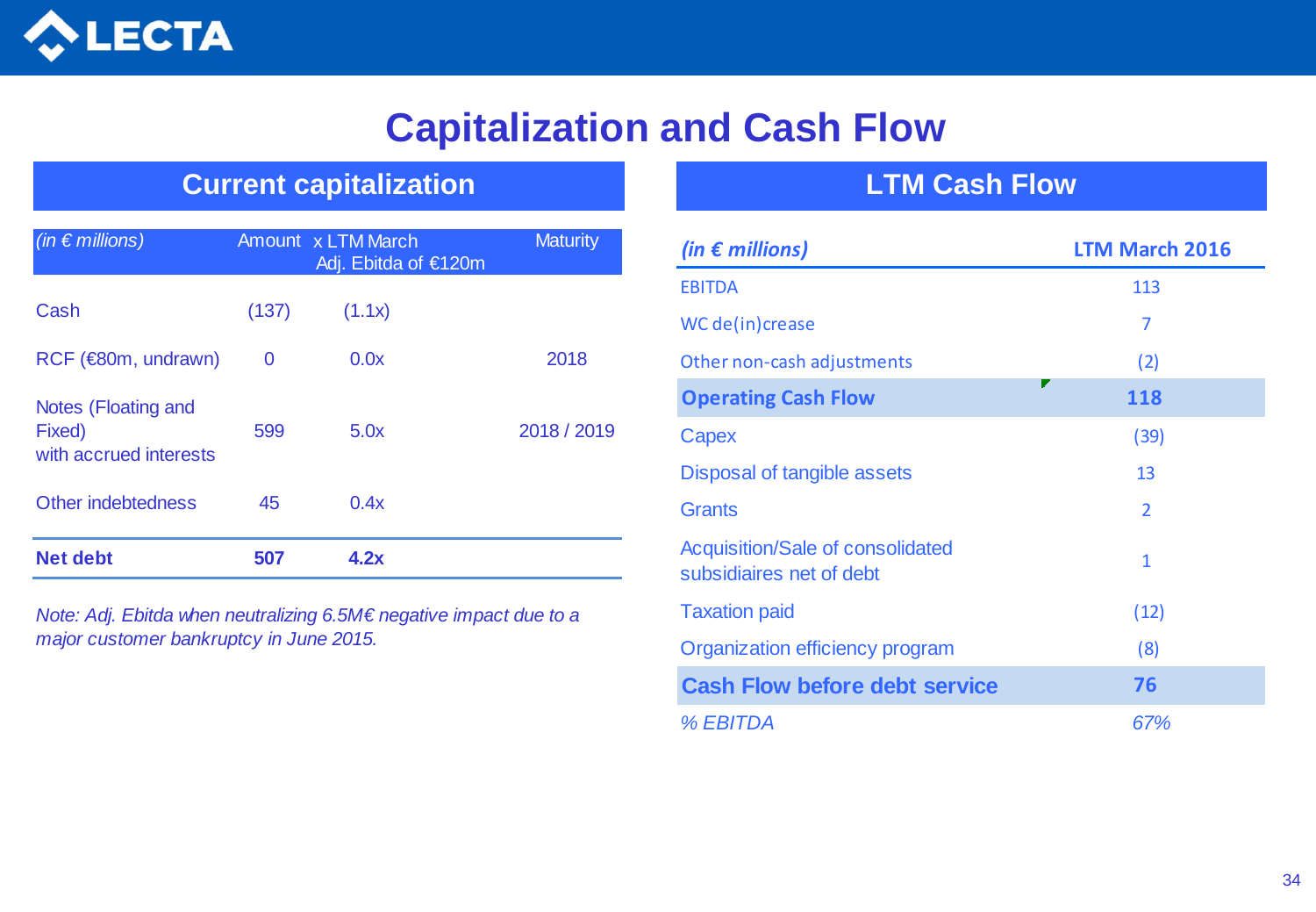

### **Content**

 **Lecta – An Update**

 **Key Lecta highlights**

 **Financial overview**

 **Conclusion**

 **Q&A**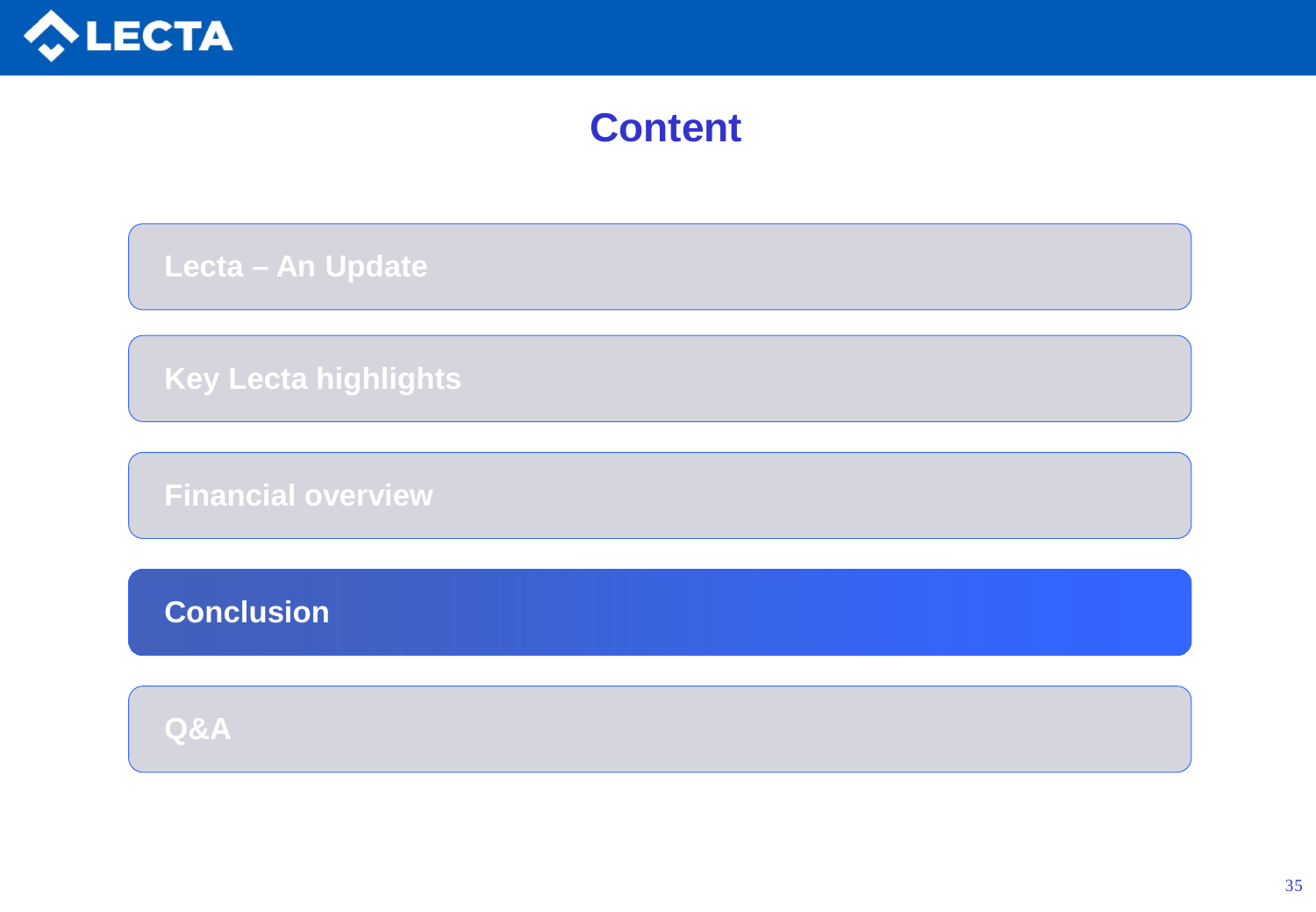

### **Key Lecta highlights**

Value added business model and focus on higher margin products with growing demand

Market leading positions in CWF 2/s

Strategically located plants and increasing distribution platform

Well invested and flexible asset base, good track record of cost reduction

Resilient financial performance with consistent track record of cash generation

Environmental commitment

Experienced and committed management team